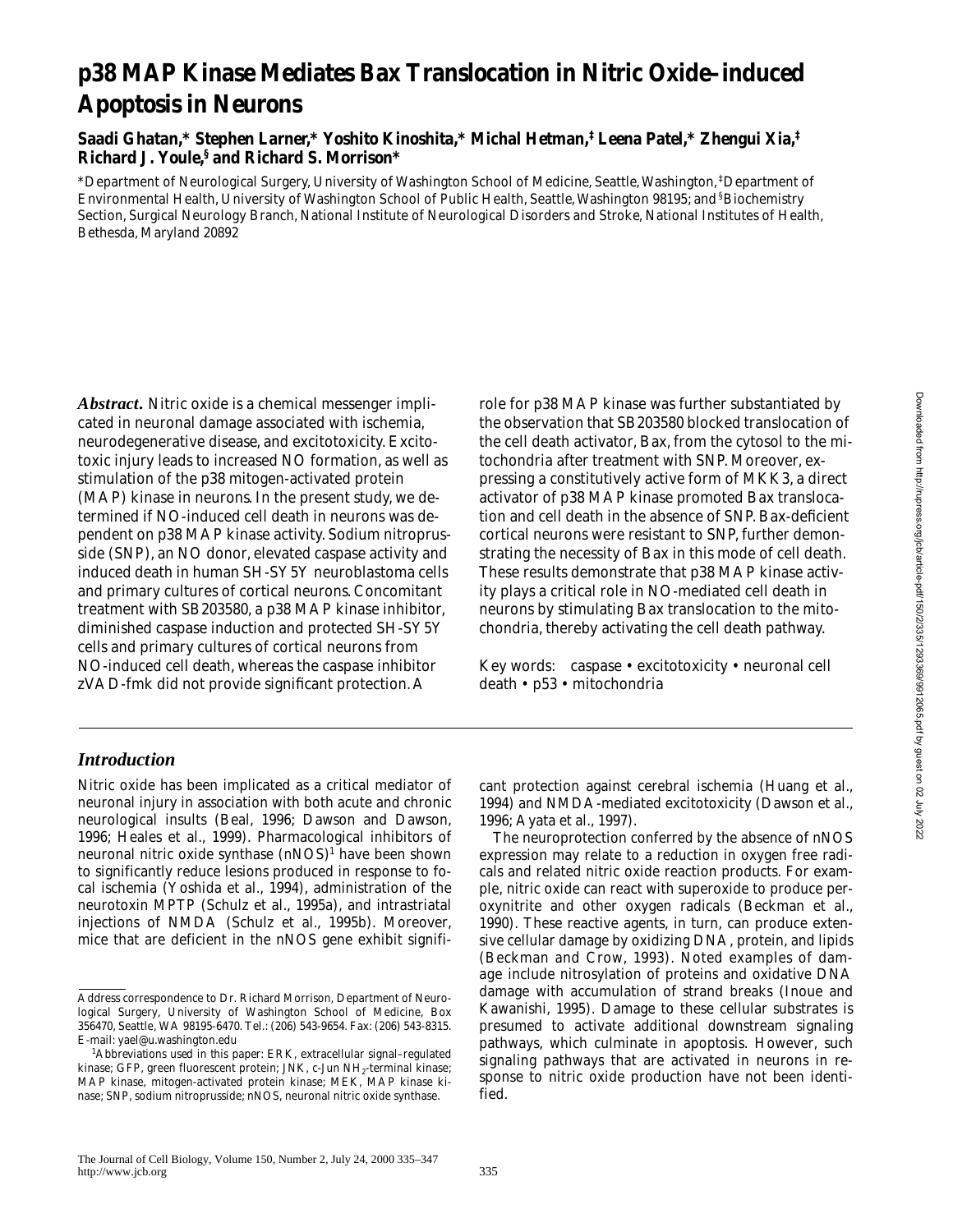The mitogen-activated protein (MAP) kinases comprise a family of serine/threonine kinases that function as critical mediators of signal transduction (Cohen, 1997; Ip and Davis, 1998). Members of the MAP kinase superfamily include the extracellular signal–regulated kinases (ERKs), the Jun  $NH<sub>2</sub>$ -terminal kinase (JNK), and the p38 MAP kinases. ERKs (ERK1 and ERK2) are activated in response to mitogen or growth factor stimulation (Boulton et al., 1991; Qui and Green, 1992; Loeb et al., 1992; Cobb, 1999). In contrast, the JNK and p38 MAP kinases are activated by a variety of cellular stresses including ultraviolet light, hyperosmolarity, heat shock, and proinflammatory cytokines (D'erijard et al., 1995; Galcheva-Gargova et al., 1994; Han et al., 1994; Kyriakis et al., 1994; Rouse et al., 1994). p38 MAP kinase and JNK recently have been shown to be involved in NGF deprivationinduced cell death in a neuronal cell line (Xia et al., 1995; Kummer et al., 1997). In addition, p38 MAP kinase and JNK activity have also been implicated in developmental neuronal cell death (Aloyz et al., 1998; Maroney et al., 1998), as well as cell death associated with axotomy (Glicksman et al., 1998) and excitotoxicity (Kawasaki et al., 1997; Yang et al., 1997).

Nitric oxide production in neurons, as well as in other cell types, may activate caspaselike proteases (Tamatani et al., 1998; Jun et al., 1999). Caspases comprise a family of cysteine proteases that are implicated as cell death effectors in both vertebrate and invertebrate cells (Nicholson and Thornberry, 1997; Porter et al., 1997; Cryns and Yuan, 1998). The release of cytochrome *c* and other apoptogenic factors from injured mitochondria recently have been shown to activate caspases (Kluck et al., 1997; J. Yang et al., 1997). Mitochondrial integrity appears to be regulated, in part, by members of the Bcl-2 family (Reed, 1997). In response to apoptotic signals, Bax, a proapoptotic member of this family, is redistributed from the cytosol to the mitochondria (Hsu et al., 1997; Wolter et al., 1997), where it precipitates a decline in mitochondrial membrane potential followed by cytochrome *c* release and caspase activation (J.G. Xiang et al., 1996; Vekrellis et al., 1997; Eskes et al., 1998; Marzo et al., 1998; Narita et al., 1998; Shimizu et al., 1999).

Since several neuronal cell types contain caspase proteins that are activated by the same stimuli shown to upregulate p38 MAP kinase activity (Xia et al., 1995; Kawasaki et al., 1997), it is conceivable that the p38 MAP kinase contributes to the activation of caspases. Therefore, we evaluated the relationship between p38 MAP kinase activity, Bax translocation, and caspase activation. We report here that treatment with a nitric oxide donor, sodium nitroprusside (SNP), stimulated Bax translocation to the mitochondria, which was followed by caspase activation. Administration of p38 MAP kinase inhibitors blocked Bax translocation, partially suppressed caspase activation, and significantly enhanced neuronal survival. In contrast, caspase inhibitors completely suppressed SNP-mediated caspase induction, but failed to confer the same degree of protection from cell death as the p38 MAP kinase inhibitors. These findings suggest that nitric oxide–mediated cell death in neurons may occur through a p38 MAP kinase– and Bax-dependent pathway, but in a caspase-independent manner. Moreover, the present results suggest that p38 MAP kinase promotes apoptosis by facilitating Bax translocation to the mitochondria.

# *Materials and Methods*

#### *Materials*

Benzyloxycarbonyl-Val-Ala-Asp(OMe)-fluoromethylketone (zVAD-fmk), z-Asp-Glu-Val-Asp-fmk (zDEVD-fmk), and the fluorogenic caspase substrate zDEVD-AFC were purchased from Enzyme Systems Product. SNP was obtained from ICN Biomedicals. The MAP kinase kinase (MEK) inhibitor, U0126, was obtained from Promega, and the p38 MAP kinase inhibitor, SB203580, and its structurally related negative control compound, SB202474 (Lee et al., 1994), were obtained from Calbiochem. Propidium iodide and Hoechst 33342 were obtained from the Sigma Chemical Co. A cell lysis buffer for fluorogenic caspase activity assays was obtained from CLONTECH Laboratories, Inc. (ApoAlert CPP32 assay kit).

## *Cell Culture*

SH-SY5Y human neuroblastoma cells were obtained from the American Type Tissue Culture Collection and were routinely maintained in DME/ Ham's F12 medium with 10% FBS, 100 U/ml penicillin, and 100  $\mu$ g/ml streptomycin. SH-SY5Y cells were plated at  $5.0 \times 10^4$  cells/35-mm dish for determination of cell number or at 10<sup>6</sup> cells/60-mm dish for Western blot analysis and caspase activity measurements. SH-SY5Y cells were routinely plated 1–2 d before treatment (considered day 0). For determination of viable cell number, triplicate cultures of SH-SY5Y cells were trypsinized, collected by centrifugation (2,000 rpm, 8 min), resuspended in Hanks' balanced salt solution containing trypan blue, and counted using a hemacytometer.

Bax-deficient mice were generated from a 129/Sv  $\times$  C3H background (Knudson et al., 1995), and p53-deficient mice were generated from a 129/  $Sv \times C57BL/6$  background (Donehower et al., 1992) as described previously. The genotypes of the mating pairs and all offspring were determined by PCR, using DNA extracted from the tail (Timme and Thompson, 1994). Cortical neurons from individual animals were separately cultured, and their genotypes were determined before treatment.

Neuronal cultures derived from postnatal day 0 (P0) cortex were established as previously described (H. Xiang et al., 1996; Xiang et al., 1998). In brief, newborn mice were killed by decapitation, and the cortex was dissected free in Hanks' balanced salt solution. The dissected tissues were treated with trypsin for 25 min, washed, and dissociated by trituration. The cells were plated on a poly-D-lysine–coated substrate in Neurobasal medium plus B27 supplements (GIBCO BRL; Brewer, 1997) at 1.25  $\times$  10<sup>5</sup> cells per 15-mm well for neuronal counting, or at  $1.5-2 \times 10^6$  cells/60-mm dish for caspase activity assays. The cultures were maintained at  $37^{\circ}$ C in a 5% CO<sub>2</sub> atmosphere. Cultures, maintained under these conditions, were previously shown to contain  $\sim 95\%$  neurons, as determined by cell morphology and immunocytochemistry for neurofilament and GFAP (H. Xiang et al., 1996).

## *Assessment of Neuronal Viability*

Neurons were routinely maintained in culture for 4 d before treatment. The number of viable neurons was determined by counting cells within four premarked reticules (1 mm<sup>2</sup>/well) at the time of treatment and at various times after treatment. Viable neurons were identified according to the following criteria: that neurites were uniform in diameter, smooth in appearance, and at least twice as long as the soma; that somata were normally smooth and round to oval in shape; and that nuclei were normal in appearance, without evidence of condensation or fragmentation. In contrast, degenerating, nonviable neurons possessed neurites that were fragmented and beaded, and the somata were rough, shrunken, vacuolated, and irregular in shape. The nuclei of nonviable neurons were often condensed or fragmented.

## *Fluorogenic Caspase Assays*

Caspase activity was determined by monitoring the cleavage of a specific fluorogenic caspase substrate, zDEVD-AFC (z-Asp-Glu-Val-Asp-7-amino-4-trifluoromethyl coumarin). The cells were plated and maintained as described above. At specific times after treatment, cells were collected by scraping in cold PBS, centrifuged (2,000 rpm, 8 min), and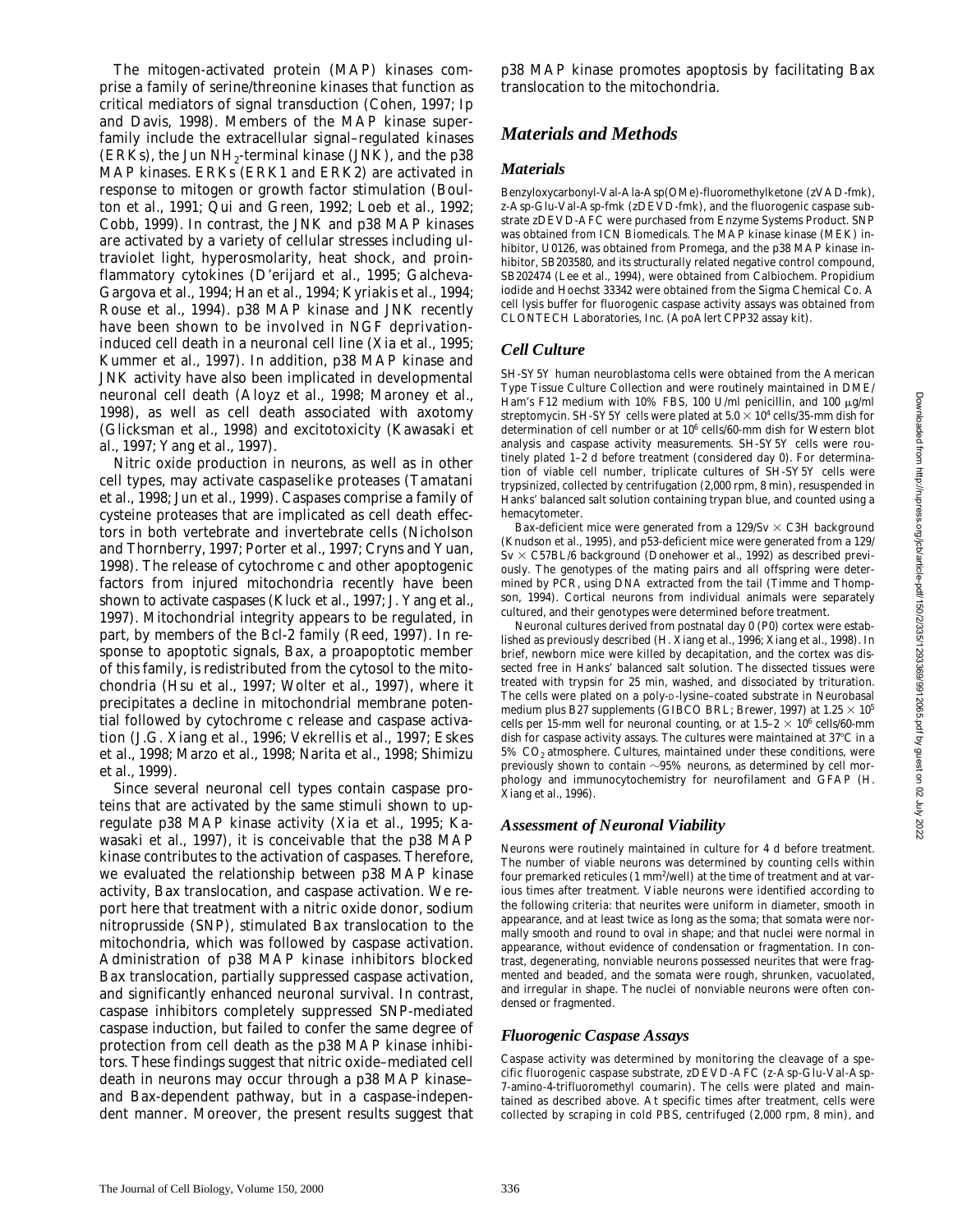lysed on ice for 10 min in the cell lysis buffer provided in the CLONTECH ApoAlert™ CPP32 assay kit. The extracts were kept at  $-20^{\circ}\text{C}$  until the time of assay. At that time, the extracts were thawed and reacted with the fluorogenic caspase substrate (zDEVD-AFC, 100  $\mu$ M) in reaction buffer (0.1 M Hepes buffer, 0.1% Chaps, 1% sucrose, pH 7.4) containing 1 mM DTT. The mixtures were maintained at  $37^{\circ}$ C for 40 min and subsequently analyzed in a fluorometer (Perkin Elmer) equipped with a 400-nm excitation filter and a 505-nm emission filter. The levels of relative fluorescence were normalized against the protein concentration of each extract, which was determined using the Bio-Rad protein assay reagent. Rabbit IgG was used as a protein standard.

## *p38 and JNK Western Blot Analysis*

SH-SY5Y cells were plated as described above and treated with SNP (500  $\mu$ M) or UV irradiation (80 J/m<sup>2</sup>). Control cultures were sham-treated to exclude the contribution of disturbing the cultures in association with the treatment. At the appropriate time points, the cells were lysed in an extraction buffer as previously described (Xia et al., 1995). Proteins were resolved by SDS-PAGE on 10% gels, and immunoblotting was performed as previously described (Hetman et al., 1999) using a phospho-p38 MAPK (Tyr182) antibody (New England Biolab No. 9211, 1:1,000) and phospho-JNK (Thr183/Tyr185) antibody (Promega No. V7931, 1:5,000) according to the manufacturer's instruction.

## *Fluorescence-activated Cell Sorting*

Human SH-SY5Y cells were plated at 2.0  $\times$  10 $^6$  cells per 60-mm dish. 1 d after plating, the cells were treated with SNP (500  $\mu$ M) alone or SNP plus the p38 MAP kinase inhibitor (20  $\mu$ M, SB203580) or the caspase inhibitor zVAD-fmk (20  $\mu$ M). At 24 and 72 h after treatment, the cells were harvested by trypsinization. The trypsin action was stopped by adding serumcontaining medium. Cells were centrifuged (1,400 rpm, 8 min), and resuspended in PBS to a final concentration of 5  $\times$  10<sup>5</sup> cells/ml. Hoechst 33342 (20  $\mu$ l/ml, 1 mM stock) and propidium iodide (5  $\mu$ l/ml, 5 mg/ml stock) were added sequentially to the cell suspension. The cell suspension was incubated in the dark for 30 min at 37°C in a humidified 5%  $CO<sub>2</sub>$  atmosphere. Cells were analyzed using an Epics Elite ESP cell sorter flow cytometer (Coulter Diagnostics Systems). Approximately 2.0  $\times$  10<sup>4</sup> cells were analyzed per sample. Fluorescence was analyzed and plotted using the Multiplus software package (Phoenix Flow Systems). This protocol determines the absolute number of live (Hoechst 33342-positive/propidium iodide–negative) and dead cells (propidium iodide–positive; Hamori et al., 1980; Poot et al., 1997).

## *Transfection of SH-SY5Y Cells and Primary Cortical Neurons*

An expression construct encoding Bax, which was fused to the enhanced green fluorescent protein (GFP), was created using full-length human Bax cDNA (a gift of S.J. Korsmeyer, Howard Hughes Medical Institute and Dana Farber Cancer Research Center, Boston, MA) inserted into the vector pEGFP-C3 (CLONTECH Laboratories Inc.; Hsu et al., 1997). Expression constructs encoding constitutively active MKK3, (pRc/ RSV-Flag-MKK3(Glu)) and dominant negative MKK3 (pRc/RSV-Flag-MKK3(Ala)) have been described (Xia et al., 1995).

SH-SY5Y cells were plated at a density of  $5 \times 10^4$  cells per well into 2-well LabTekII chambered coverglass (Nalge Nunc International) and maintained at  $37^{\circ}$ C with  $5\%$  CO<sub>2</sub> for 24 h. SH-SY5Y cells were replenished with fresh DME/Ham's F12 culture medium for 1 h at  $37^{\circ}$ C in 5%  $CO<sub>2</sub>$  in preparation for transfection. Postnatal cortical neurons were plated at  $2\times 10^5$  cells per well and maintained for 3 d before transfection. DNA transfections were performed using a calcium phosphate precipitation method (Xia et al., 1995). The DNA–Ca<sub>2</sub>PO<sub>4</sub> complexes were prepared by mixing 0.75–2.0  $\mu$ g DNA per 5  $\times$  10<sup>4</sup> cells with 2.5 M CaCl<sub>2</sub> in  $ddH_2O$  (final CaCl<sub>2</sub> concentration 250 mM). Cotransfection experiments involved the addition of equal amounts of GFP-Bax and MKK3 plasmids. This solution was added dropwise to a solution of  $2\times$  Hepes-buffered saline, pH 7.08, and precipitates were allowed to form for 30–60 min. The solution containing DNA precipitates was added to the cultures and gently mixed. After 12 h, the cells were washed three times with PBS, and fresh medium was added. 2 d after transfection, cells were treated as specified in the results. Cells were fixed at appropriate time points with 4% paraformaldehyde and analyzed using confocal microscopy.

#### *Confocal Microscopy*

Fixed cells were stained with 2.5  $\mu$ g/ml Hoechst 33342 in PBS for 30 min to demonstrate nuclear morphology. A subset of cells was treated with MitoTracker red (20 ng/ml; MitoTracker red CMXRos; Molecular Probes Inc.) to visualize mitochondria as previously described (Wolter et al., 1997). Images were collected on a confocal microscope (Nikon Diaphot 300 with a  $40\times$  Fluor 0.85 NA objective). The 488-nm line of a krypton/argon laser was used for fluorescence excitation of GFP, the 568-nm line for MitoTracker red and the 364-nm line was used for excitation of Hoechst 33342. Images were processed on the Bio-Rad MRC 1024 UV computer in z-series, with brightest point projections made through NIH Image 1.62f. TIFF files were processed in Adobe Photoshop 5.0 for simultaneous GFP and Hoechst 33342 visualization.

#### *Results*

#### *p38 MAP Kinase Activity Is Essential for SNP-induced Cell Death in Human SH-SY5Y Neuroblastoma Cells and Primary Cultures of Cortical Neurons*

The involvement of p38 MAP kinase activity in nitric oxide–mediated cell death in neurons was evaluated using both a neuronal cell line and primary cultures of cortical neurons. The addition of SNP (500  $\mu$ M), a nitric oxide donor, to SH-SY5Y human neuroblastoma cells resulted in significant activation of the p38 MAP kinase (Fig. 1, p-*p*38 MAPK). Activation was detected as early as 3 h after SNP treatment and remained elevated even 24 h after treatment relative to vehicle treated control cells. In contrast to the p38 MAP kinase, SNP treatment did not activate JNK in SH-SY5Y cells (Fig. 1, *p*-JNK). However, both *p*38 MAP kinase and JNK were rapidly and profoundly activated in SH-SY5Y cells in response to UV irradiation, suggesting that JNK can be activated in SH-SY5Y cells in response to the appropriate cellular stress. These results demonstrate that nitric oxide selectively activates the stress-activated p38 MAP kinase in human SH-SY5Y neuroblastoma cells.

The significance of p38 MAP kinase activation was evaluated in SNP-induced cell death by using specific inhibitors for MAP kinases. Under control conditions SH-SY5Y human neuroblastoma cells steadily proliferated, exhibit-



*Figure 1*. The nitric oxide donor, SNP, activates p38 MAP kinase but not JNK in SH-SY5Y cells. SH-SY5Y cells were treated with  $500 \mu M$  SNP, and protein extracts were prepared in duplicate (except for the 3- and 6-h time points for control) at the indicated time points to assess the activation of p38 MAP kinase (*p*-p38 MAPK, top) and JNK (*p*-JNK, bottom) by Western blotting using antibodies specific for a phosphorylated (activated) form of the kinases. Protein extracts from UV-irradiated (80 J/m<sup>2</sup>) SH-SY5Y cells were also analyzed in parallel as a positive control for activation of both p38 MAP kinase and JNK. Arrowheads indicate the position of specific immunoreactive bands corresponding to distinct phosphorylated p38 MAP kinase and JNK isoforms.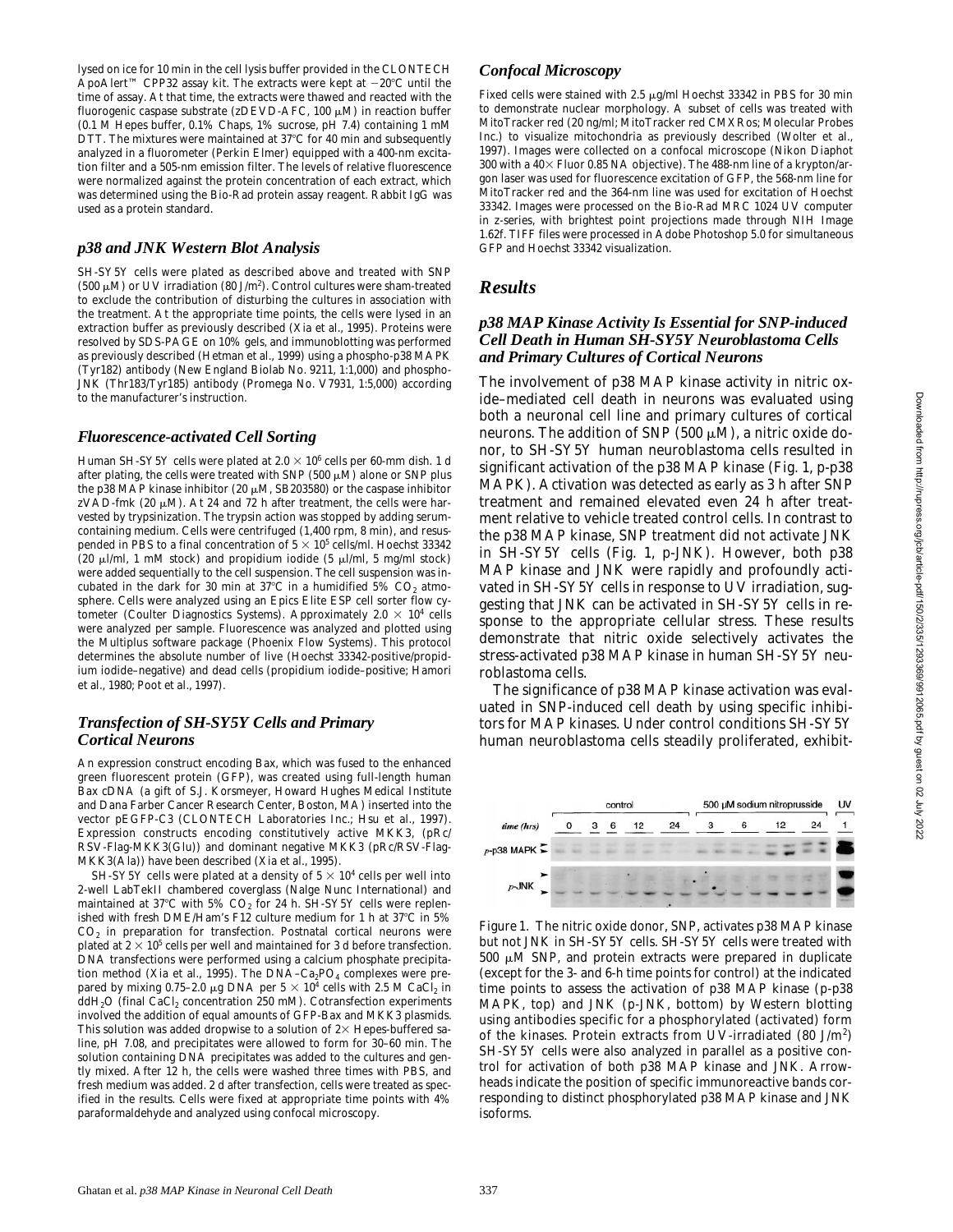Downloaded from http://rupress.org/jcb/article-pdf/150/2/335/1293369/9912065.pdf by guest on 02 July 2022

Downloaded from http://rupress.org/jcb/article-pdf/150/2/335/129369/9912065.pdf by guest on 02 July 2022



*Figure 2*. p38 MAP kinase activity is essential for SNP-induced cell death in human SH-SY5Y neuroblastoma cells. SH-SY5Y cells were plated as described in Materials and Methods. After 12–18 h in culture, the cells were treated with DMSO (control) or SNP (500  $\mu$ M) in the presence or absence of a p38 MAP kinase inhibitor (SB203580, 20  $\mu$ M) or a cell-permeable, irreversible tripeptide caspase antagonist (zVAD-fmk, 20  $\mu$ M). Cells were trypsinized and counted on day 1 and day 3 using a hemocytometer. Values represent the mean number of cells per culture  $\pm$  SD of triplicate cultures and are representative of four separate experiments. The number of cells in SNP-treated cultures differed significantly from all other conditions  $(P < 0.01, ANOVA)$ .

ing a doubling time of  $\sim$ 50 h. SNP (500  $\mu$ M) induced a significant degree of cell loss in SH-SY5Y cells in a time- (Fig. 2) and dose-dependent manner (data not shown). However, the number of SH-SY5Y cells per dish was significantly increased when SNP was added together with the p38 MAP kinase inhibitor, SB203580 (20  $\mu$ M). In contrast, only a modest increase in cell number resulted from the addition of the cell-permeable, irreversible pancaspase inhibitor, zVAD-fmk  $(20 \mu M)$ .

Since the SH-SY5Y cells used in this study proliferate, it was necessary to determine whether SNP actually induced cell death in SH-SY5Y cells or simply caused cell cycle arrest. Fluorescence-activated cell sorting was used to analyze cells on the basis of propidium iodide uptake and total DNA content, the latter based on the staining intensity of the Hoechst dye. As seen in the control graph (Fig. 3 A), the majority of cells was contained in cubicle 5, which represents viable cells. After SNP treatment (72 h; Fig. 3 B) there was a significant shift in fluorescence up to cubicle 7, reflecting the increase in propidium iodide uptake that occurs with membrane damage. The fluorescence intensity was also shifted to the left on the x-axis, reflecting DNA degradation. The DNA content profile (Fig. 3 B, inset) revealed no sign of cell accumulation in the G1 or G2 phase of the cell cycle, but rather demonstrated a significant shift from a 2N diploid content to a sub-G1 content, which is consistent with DNA degradation, confirming that the SNP effect on cell number was due to the induction of cell death. Addition of the p38 MAP kinase inhibitor (20  $\mu$ M; Fig. 3 C) significantly shifted the fluorescent signal back to cubicle 5, demonstrating that p38 MAP kinase inhibition maintained cell viability. The size of the sub-G1 peak was also significantly reduced. In contrast, the addition of zVAD-fmk (20  $\mu$ M, Fig. 3 D) only produced a small shift back to cubicle 5 and failed to reduce the peak associated with the sub-G1 DNA content, corroborating that the caspase inhibitor conferred a small degree of protection from SNP-mediated cell death (Fig. 3 D).

SNP also induced a significant degree of cell loss in primary cultures of cortical neurons. Neuronal survival was reduced by  $>50\%$  after 48 h of exposure to SNP (Fig. 4). Concomitant addition of the p38 MAP kinase inhibitor protected primary cortical neurons from SNP-mediated cell death. This was not a transient effect, as survival was maintained in the presence of SB203580 for at least 5 d (data not shown). To demonstrate that SNP-mediated cell



*Figure 3*. Fluorescence-activated cell sorting analysis revealed cell death, but not cell cycle arrest, in SH-SY5Y human neuroblastoma cells in response to SNP. SH-SY5Y human neuroblastoma cells were plated and maintained in basal culture conditions as described in Materials and Methods. After 12–18 h in culture, the cells were treated with (A) DMSO (vehicle control), (B) SNP (500  $\mu$ M), (C) SNP plus the p38 MAP kinase inhibitor SB203580 (20  $\mu$ M), or (D) SNP plus the caspase antagonist zVAD-fmk (20  $\mu$ M). 3 d after treatment, fluorescence-activated cell sorting was performed. Viable cells are contained in cubicle 5. Nonviable cells are represented in cubicle 7. Everything to the left of cubicles 5–7 represents cellular debris. The insets represent cellular DNA content profiles as measured with the DNA binding dye Hoechst 33342. Positions corresponding to the normal diploid DNA content (2N) in the G1 phase, a 4N content in the G2 phase, and a sub-G1 content  $(<2N$ ), which are indicative of apoptosis and its associated DNA fragmentation, are shown.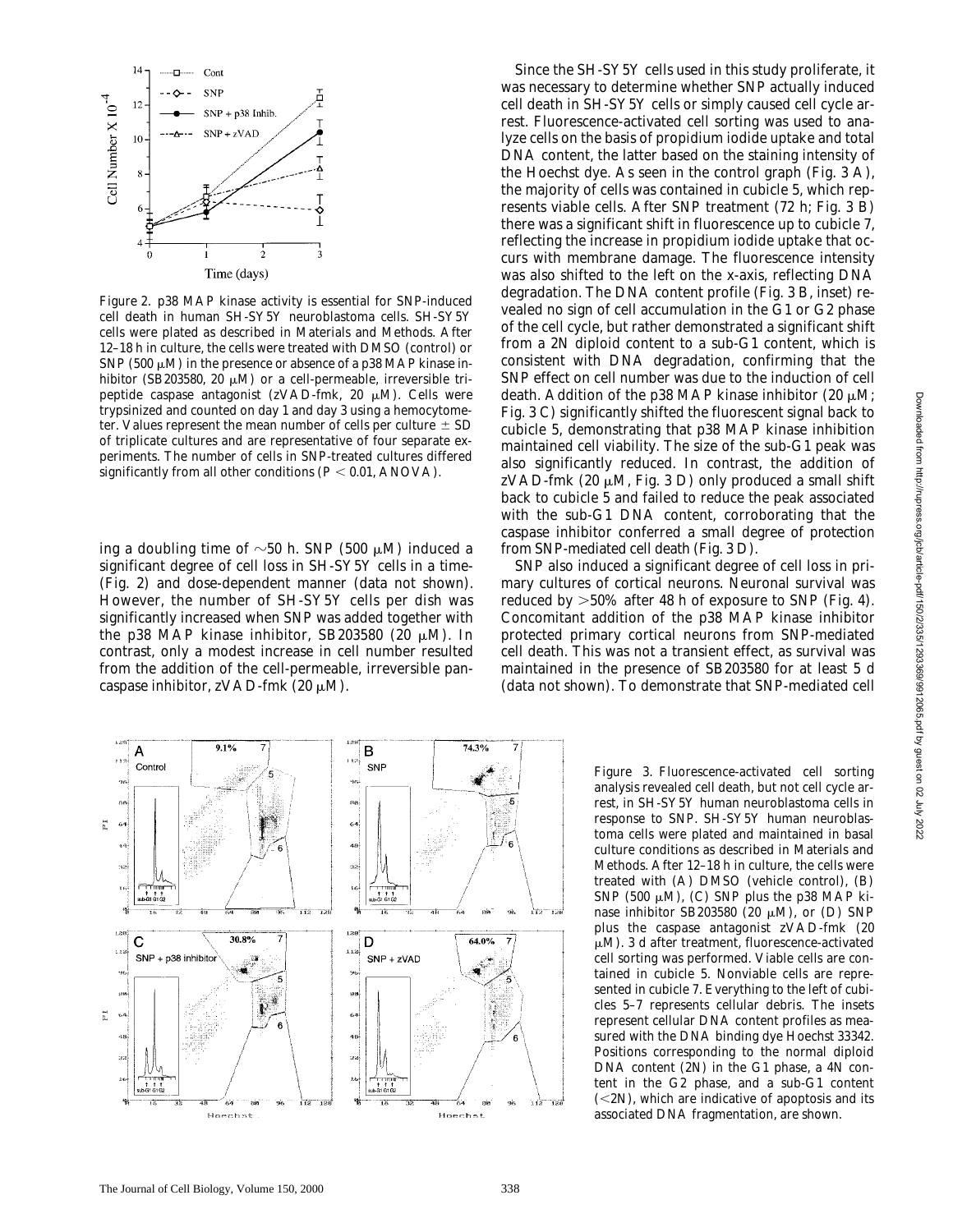death was specifically associated with activation of the p38 MAP kinase signal transduction pathway, we also evaluated an inhibitor of the ERK pathway. ERKs are activated by MAP kinase kinase or MEKs in response to growth and differentiating factors (Boulton et al., 1991; Loeb et al., 1992; Qui et al., 1992; Cobb, 1999), in contrast to p38 and JNK, which are activated by cellular stress (Derijard et al., 1994; Galcheva-Gargova et al., 1994; Han et al., 1994; Kyriakis et al., 1994; Rouse et al., 1994; Xia et al., 1995; Kummer et al., 1997). Inclusion of U0126 (20  $\mu$ M), a selective MEK inhibitor (Favata et al., 1998), actually enhanced neuronal cell death in the presence of SNP (Fig. 4). This is consistent with the demonstration that the ERK pathway mediates neuronal survival in response to trophic factor stimulation (Xia et al., 1995; Hetman et al., 1999). A biologically inactive control compound SB202474 (Inh Control), which is structurally related to both SB203580 and U0126 (Lee et al., 1994), had no influence on neuronal survival, suggesting that the effects observed with SB203580 and U0126 were specifically related to inhibitory actions in their respective pathways.

The inclusion of zVAD-fmk, a broad spectrum caspase inhibitor, had no effect on the survival of primary cortical neurons in culture, in contrast to the modestly protective results obtained with SH-SY5Y cells. The difference between SH-SY5Y cells and primary cortical neurons in relation to the protective effects of zVAD may relate to the embryonic nature of the SH-SY5Y cells (Johnson et al., 1999). These results demonstrate that increased levels of nitric oxide induce cell death in cultured SH-SY5Y cells and primary cultures of cortical neurons by a mechanism involving p38 MAP kinase activation.



mM), the structurally related negative control compound SB202474 (Inh Control, 20  $\mu$ M), or the broad spectrum caspase inhibitor zVAD-fmk (zVAD, 20  $\mu$ M). Neuronal survival was assessed 48 h later by counting the number of viable neurons (H. Xiang et al., 1996). All data are the means  $\pm$  SD of 12 cultures from three separate experiments. Neuronal survival in cultures treated with SNP differed significantly from survival in nontreated cultures or cultures treated with SNP plus the p38 MAP kinase inhibitor  $(P < 0.001, ANOVA)$ . Neuronal survival in cultures treated with SNP plus the MEK inhibitor differed significantly from survival in all other conditions  $(P < 0.001, ANOVA)$ .

#### *Nitric oxide–inducible Caspase Activity Is Dependent on p38 MAP Kinase Activity*

To further characterize the mechanism by which p38 MAP kinase promotes neuronal cell death, we determined if p38 MAP kinase activation leads to mitochondrial dysfunction. To this end, we evaluated the contribution of p38 MAP kinase to caspase induction, which is known to depend on the release of apoptogenic factors from damaged mitochondria (Kluck et al., 1997; J. Yang et al., 1997). Human SH-SY5Y neuroblastoma cells were exposed to SNP (500  $\mu$ M), and cellular extracts were evaluated for the presence of caspase activity by monitoring the cleavage of the fluorogenic caspase substrate, zDEVD-AFC. Under control conditions (DMSO treatment), basal levels of caspase activity were readily detected. Caspase activity was increased more than sixfold 72 h after exposure to SNP (Fig. 5). Caspase activation was first detected 24 h after treatment and was completely inhibited by the cell-permeable, irreversible caspase inhibitor,  $ZVAD-fmk$  (20  $\mu$ M; Fig. 5). Maximum inhibition of DEVD cleavage activity was obtained at concentrations  $\geq 10 \mu M$  zVAD-fmk (data not shown). More importantly, caspase activity was also suppressed by concomitant treatment with the p38 MAP kinase inhibitor, SB203580. The p38 MAP kinase inhibitor suppressed caspase activity almost as effectively as zVADfmk at 24 h, and reduced caspase activity by almost 80% 72 h after SNP treatment. The results of this study demonstrate that p38 MAP kinase activity is involved in the regulation of caspase induction in SH-SY5Y cells in response to nitric oxide–induced damage, suggesting that p38 MAP



*Figure 5*. SNP-mediated induction of caspase activity in SH-SY5Y cells requires p38 MAP kinase activity. SH-SY5Y cells were plated in 60 mm dishes as described in Materials and Methods. After 24 h in culture, the cells were treated with DMSO (Control) or SNP (500  $\mu$ M) in the presence or absence of a cell-permeable inhibitor of p38 MAP kinase 203580 (p38 Inhib, 20  $\mu$ M), or an irreversible tripeptide caspase antagonist zVAD-fmk  $(20 \mu M)$ .

The cells were harvested at 24 or 72 h, and cytosolic extracts were prepared and evaluated for zDEVD-AFC cleavage activity as described in Materials and Methods. The extracts were incubated with a fluorogenic substrate, zDEVD-AFC (100  $\mu$ M final concentration; Enzyme Systems Products) at 37°C. The extent of substrate hydrolysis was determined after a 45-min incubation period (hydrolysis is linear for up to 60 min), and is expressed as arbitrary fluorescence units per milligram of protein. The results represent the mean  $\pm$  SD ( $n=3$  cultures/condition) and are representative of five separate experiments. Caspase activity in SNPtreated cultures differed significantly from control cultures and cultures treated with SNP plus the p38 MAP kinase inhibitor or  $zVAD-fmk$  ( $P < 0.001$ , ANOVA). Some bars do not express standard error bars because they are small enough to be contained within the symbols.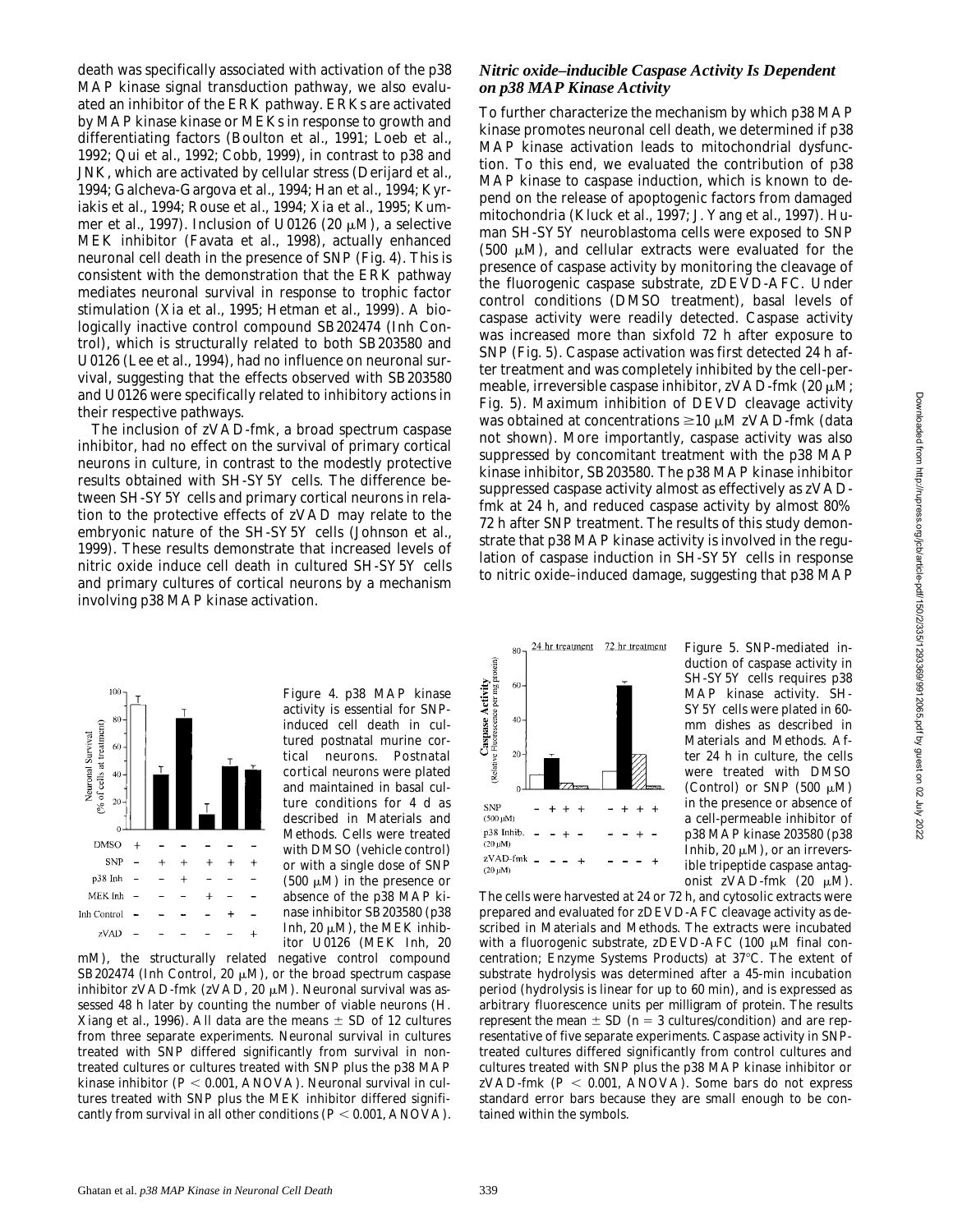kinase activation is linked to a loss of mitochondrial integrity.

#### *Nitric Oxide–induced Cell Death Involves Alterations in the Intracellular Distribution of the Cell Death Activator, Bax*

The demonstration that p38 MAP kinase activity was necessary for caspase activation suggested that p38 MAP kinase may regulate some aspect of mitochondrial function, since the release of cytochrome *c* from damaged mitochondria represents an important pathway for activating caspases (Liu et al., 1996; Zou et al., 1997). Overexpressing the Bcl-2 family member, Bax, is sufficient to precipitate a decline in mitochondrial membrane potential, increased free radical production, and caspase activation (J.G. Xiang et al., 1996). These Bax-mediated alterations in mitochondrial function are consistent with the recent demonstration that cell injury promotes Bax translocation from the cytosol to the mitochondria (Hsu et al., 1997; Wolter et al., 1997; Goping et al., 1998).

Therefore, we determined if nitric oxide initiated neuronal damage by stimulating Bax translocation to the mitochondria. The intracellular distribution of the Bax protein was evaluated by transfecting SH-SY5Y cells or primary cortical neurons with a GFP-Bax fusion construct (Hsu et al., 1997; Wolter et al., 1997). DMSO-treated control cells typically displayed a diffuse, cytosolic pattern of fluorescence (Fig. 6, A and H), which was still maintained up to 8 h after SNP treatment (Fig. 6 B). However, SNP treatment (500  $\mu$ M) produced significant changes in the distribution of fluorescence that was first detected 12 h after treatment and involved a change from a diffuse, cytosolic distribution to a punctate pattern of fluorescence (Fig. 6 C). This change was shown to represent the redistribution of Bax from the cytosol to the mitochondria, as demonstrated by the nearly complete overlap between GFP-Bax fluorescence and the location of mitochondria (Fig. 7), as revealed by staining with MitoTracker red (Wolter et al., 1997). These results are consistent with previous data on Bax translocation demonstrated for many different cell types, including neurons, in response to distinct forms of cell death stimuli (Hsu et al., 1997; Wolter et al., 1997; Youle, R.J., unpublished observations). After 24 h of exposure to SNP,  $>70\%$  of SH-SY5Y cells and primary cortical neurons displayed this punctate pattern of fluorescence (Fig. 6, D and I). This punctate pattern was not observed in SNP-treated cells that were transfected with GFP alone, in contrast to GFP-Bax, demonstrating that changes in the fluorescence pattern were specifically due to the Bax protein (data not shown).

Bax translocation was generally observed in cells that exhibited retraction or fragmentation of cellular processes and shrinkage of the cell body. In contrast, at 12 h, it was possible to identify cells that displayed a punctate pattern of GFP-Bax fluorescence in combination with a healthy nucleus, suggesting that Bax translocation precedes nuclear fragmentation (Fig. 6 C). We did not observe cells displaying nuclear changes in the absence of Bax translocation, suggesting that changes in the distribution of the Bax protein precede both caspase activation and alterations in nuclear morphology. To ensure that Bax translocation did not simply result from a change in cell shape, cell shrinkage was produced by exposing SH-SY5Y cells to a dilute solution of trypsin (0.125%, 1 min). Although this caused SH-SY5Y cells to retract their processes and round up, thereby reducing their size, the GFP-Bax signal was still diffusely distributed throughout the cytoplasm (data not shown). In marked contrast to SNP treatment alone, the concomitant addition of the p38 MAP kinase inhibitor, SB203580, suppressed Bax translocation in both SH-SY5Y cells and primary cortical neurons, maintaining a diffuse cytoplasmic distribution of fluorescence (Fig. 6, F and J). The addition of U0126, a MEK inhibitor, which actually enhanced neuronal cell death in the presence of SNP (Fig. 4), failed to prevent the intracellular redistribution of Bax (data not shown). Similarly, the cell-permeable caspase inhibitor, zVAD-fmk (20  $\mu$ M), also had no effect on Bax translocation induced by SNP exposure (Fig. 6 G). These results suggest that p38 MAP kinase activity regulates the translocation of Bax from the cytosol to the mitochondria in response to nitric oxide–induced damage in neurons.

Bax translocation was observed in cells that displayed varying degrees of chromatin condensation and nuclear fragmentation as depicted by the DNA binding dye, Hoechst 33342. The reduction in the number of cells expressing a healthy, diffuse pattern of chromatin staining was consistent with the loss of viability measured by direct cell counting and FACS analysis as described in Figs. 1 and 2. Approximately 63% of DMSO-treated GFP-Bax–transfected control SH-SY5Y cells displayed intact nuclei without any evidence of chromatin condensation or nuclear fragmentation (percentage of cells with intact nuclei  $\pm$ SD;  $63.25 \pm 5.1$ ,  $n = 4$ ). The reduction in viable, transfected control cells relative to nontransfected cells is attributed to plasma membrane damage resulting from the transfection process. 24 h after SNP treatment (500  $\mu$ M), only 32% of transfected cells were viable based on nuclear morphology (percentage of cells with intact nuclei  $\pm$  SD; 32.70  $\pm$  2.89, *n* = 5). Treatment with the p38 MAP kinase inhibitor (SB203580, 20  $\mu$ M; percentage of cells with intact nuclei  $\pm$  SD; 55.67  $\pm$  4.04, *n* = 4) or the broad spectrum caspase inhibitor,  $zVAD-fmk$  (20  $\mu$ M; percentage of cells with intact nuclei  $\pm$  SD; 50.50  $\pm$  2.12, *n* = 3) significantly reduced chromatin condensation and nuclear fragmentation at 24 h. Interestingly, although zVAD-fmk prevented changes in nuclear morphology, these cells still displayed Bax translocation as depicted by a punctate pattern of GFP fluorescence (Fig. 6 G). The results of this study demonstrate that p38 MAP kinase promotes cell death in response to injury by stimulating Bax translocation to the mitochondria.

The relationship between p38 MAP kinase activity and Bax translocation was directly evaluated by transfecting SH-SY5Y cells with a constitutively active form of the MAP kinase kinase, MKK3. MKK3 specifically phosphorylates and activates p38 MAP kinase (D'erijard et al., 1995; Davis, 1998). In the absence of any treatment, 25% of GFP-Bax–transfected SH-SY5Y cells exhibited evidence of Bax translocation (Fig. 8), with the rest of the cells displaying a diffuse cytoplasmic distribution as described for Fig. 6. In contrast, 75% of GFP-Bax–transfected cells displayed evidence of Bax translocation when cotransfected with a plasmid expressing constitutively ac-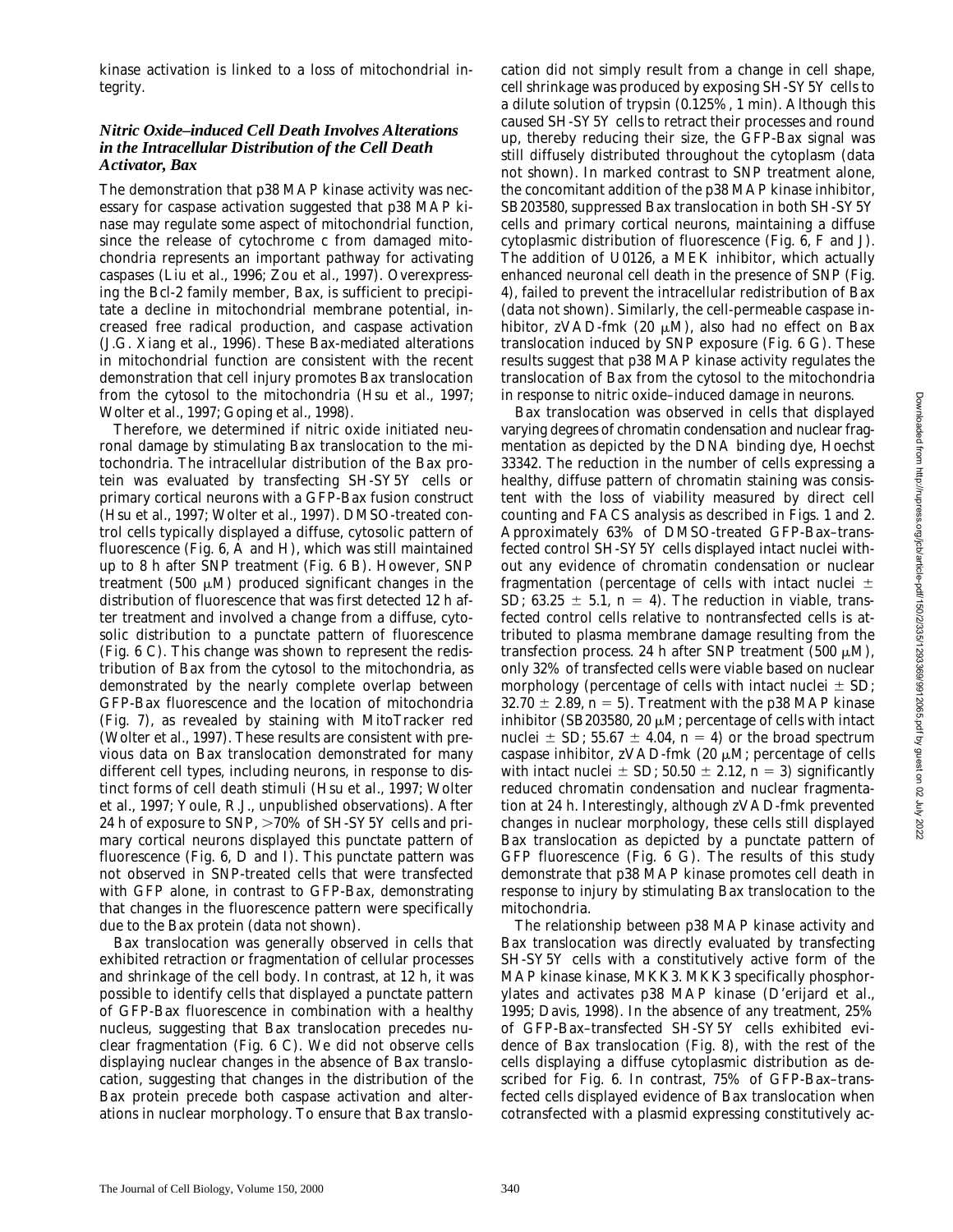

*Figure 6*. SNP induces p38 MAP kinase–dependent alterations in the intracellular distribution of the cell death activator, Bax. SH-SY5Y cells (A–G) and cortical neurons (H–J) were plated in 2-well LabTek II chambered coverglass as described in Materials and Methods. After 24 h (SH-SY5Y cells) or 72 h (primary neurons) in culture, the cells were transfected with the GFP-Bax fusion construct using a calcium phosphate precipitation method as described in Materials and Methods. 2 d after transfection, the cells were treated with DMSO (Control; A and H), SNP (500  $\mu$ M; B–D, F, G, I, and J), or staurosporine (0.5  $\mu$ M; E). A subset of cells treated with SNP were also concomitantly treated with the p38 MAP kinase inhibitor, SB203580 (20  $\mu$ M; F and J), or the cell-permeable caspase inhibitor, zVAD-fmk (20  $\mu$ M; G). GFP-Bax fluorescence (green) was assessed at 8 (B), 12 (C), or 24 h (A and D–J) by confocal microscopy as described in Materials and Methods. Nuclear integrity was assessed by staining the cultures with the DNA binding dye Hoechst 33342  $(2.5 \mu g/m!)$ ; purple, the blue emission normally associated with this dye was digitally altered to purple to enhance its visualization). Apoptotic cells exhibited chromatin condensation and nuclear fragmentation. The results are representative of six separate transfection experiments for each condition. Bar: (A–G) 10  $\mu$ m; (I) 20  $\mu$ m; (H and J) 40  $\mu$ m.

tive MKK3 (Fig 8). These same cells also exhibited nuclear condensation or fragmentation consistent with the induction of apoptosis (data not shown). However, the p38 MAP kinase inhibitor, SB203580, suppressed Bax translocation induced by activated MKK3 to the level of control cells in the presence (Fig. 8) or absence of SNP (data not shown). Furthermore, expressing constitutively active MKK3 in the presence of a suboptimal dose of SNP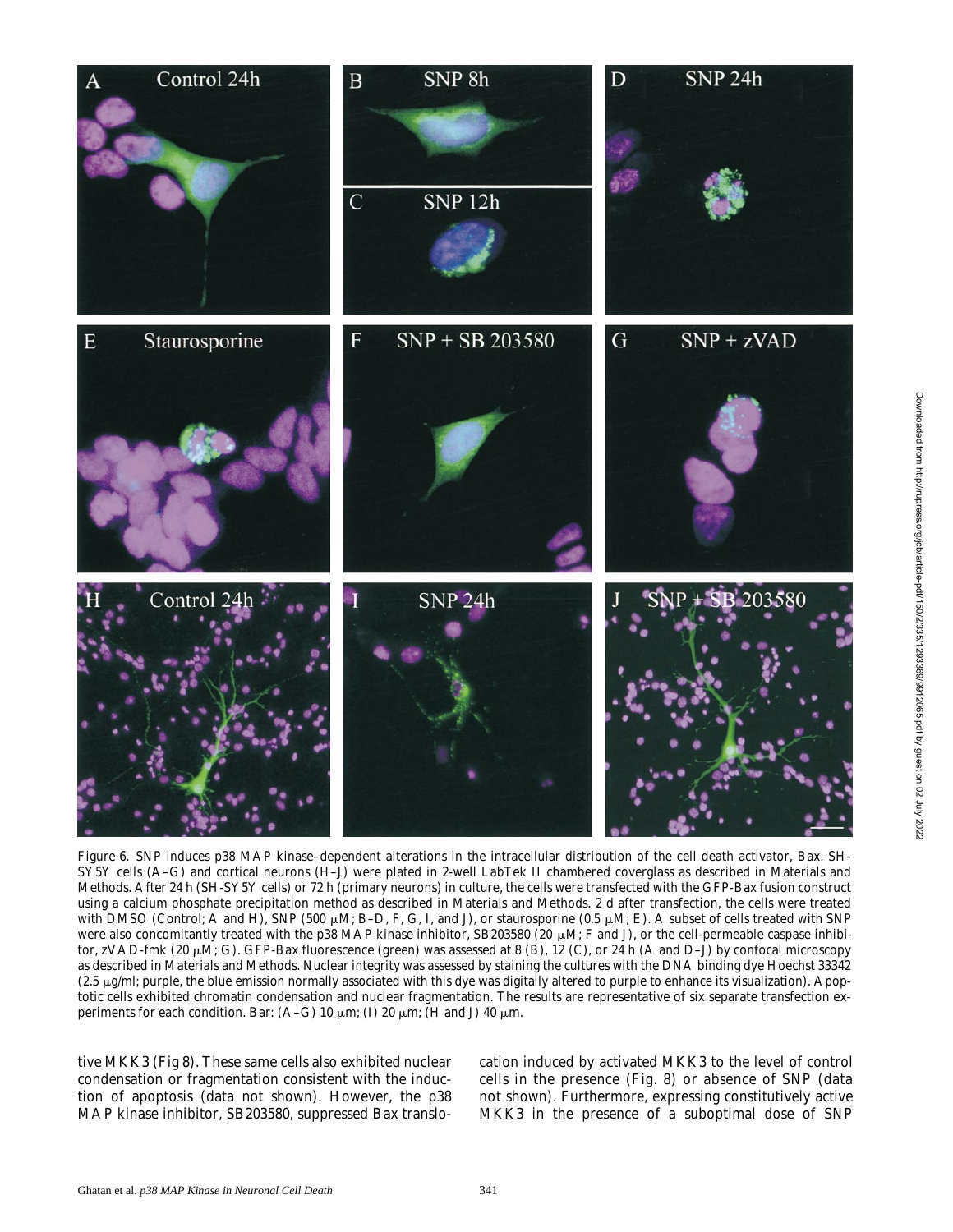

*Figure 7*. SNP induces Bax translocation to the mitochondria. SH-SY5Y cells were plated and transfected with GFP-Bax using Fugene (Roche Molecular Biochemical) according to the manufacturer's instructions. 1 d after transfection, the cells were treated with SNP (500  $\mu$ M). The cells were also treated for 30 min before observation with 20 ng/ml MitoTracker red CMXRos to stain mitochondria. GFP-Bax (green) and MitoTracker (red) fluorescence was assessed at 18 h after SNP treatment by laser fluorescence confocal microscopy as described in Materials and Methods. GFP-Bax was diffusely distributed in control cells as seen in Fig. 6 A. However, 18 h after SNP treatment, GFP-Bax (A, green) localizes primarily to mitochondria (B, red) based on the overlap of the GFP-Bax and MitoTracker

fluorescent images (C, Merged, yellow). There was no difference in the pattern of mitochondrial distribution between control and SNPtreated cells as assessed by MitoTracker red fluorescence.

showed no additive effect on the number of cells displaying Bax translocation (Fig. 8). These results suggest that activating p38 MAP kinase through MKK3 mimics the pathway stimulated by SNP. As a control for the specificity of the activated MKK3 response, SH-SY5Y cells were also cotransfected with GFP-Bax and a plasmid encoding a dominant negative form of MKK3 (Xia et al., 1995). Cells expressing dominant negative MKK3 did not display evidence of Bax translocation. In fact, the dominant negative MKK3 significantly reduced Bax translocation in cells treated with SNP (Fig. 8). These results demonstrate that p38 MAP kinase activity is sufficient to stimulate Bax translocation to the mitochondria even in the absence of injury and is necessary for SNP-induced Bax translocation. Moreover, these studies suggest that Bax plays an essential role in nitric oxide–mediated cell death in neurons.

#### *Bax Is Required for Nitric Oxide–mediated Cell Death*

To determine if Bax was essential for SNP-induced cell death, we evaluated SNP-mediated neurotoxicity in primary cultures of postnatal cortical neurons lacking a functional Bax gene (Knudson et al., 1995). In Bax wild-type (Bax  $+/+)$  cortical neurons, SNP exposure produced significant cell death in a dose- and time-dependent manner (Fig. 9, A–D). More than 80% of wild-type cortical neurons were killed 4 d after SNP treatment (Fig. 9 A, 500– 1,000  $\mu$ M). Morphological evidence of neuronal damage was clearly observed 24 h after treatment and was associated with significant loss of viable cell bodies and neurite fragmentation as seen under phase-contrast optics (data not shown). In marked contrast, SNP treatment did not significantly alter the survival of Bax-deficient cortical neurons compared with nontreated or DMSO-treated control neurons (Fig. 9 B, 500  $\mu$ M). Bax-deficient neurons

appeared remarkably healthy 4 d after SNP treatment  $(500 \mu M)$  and showed little morphological evidence of damage. Even at concentrations as high as  $1,000 \mu M$  SNP, there was a stable population of Bax-deficient neurons



form of MKK3 using a calcium phosphate precipitation method as described in Materials and Methods. 2 d after transfection, the cells were treated with DMSO (Control) or SNP (500  $\mu$ M). A subset of cells were also concomitantly treated with the p38 MAP kinase inhibitor, SB203580 (20  $\mu$ M). The number of transfected cells displaying a cytoplasmic, diffuse distribution or a punctate distribution of GFP-Bax fluorescence was assessed at 24 h by confocal microscopy as described in Materials and Methods, and used to determine the percentage of cells displaying Bax translocation (punctate distribution). The results are the average of six separate transfection experiments for each condition using quadruplicate wells for each experiment. Between 500 and 1,000 GFP-Bax–transfected cells were counted for each condition. The number of cells displaying GFP-Bax translocation in cultures treated with SNP differed significantly from that in cultures treated with DMSO or SNP plus the p38 MAP kinase inhibitor, SB203580 (20  $\mu$ M;  $P < 0.001$ , ANOVA). The number of cells displaying Bax translocation in cultures cotransfected with activated MKK3 differed significantly from GFP-Bax–transfected cells, GFP-Bax/dominant negative MKK3–cotransfected cells or GFP-Bax/activated MKK3–cotransfected cells treated with SB203580  $(20 \mu M)$   $(P < 0.001$ , ANOVA).

*Figure 8*. p38 MAP kinase activity is necessary and sufficient to induce Bax translocation. SH-SY5Y cells were plated in 2-well Lab-Tek II chambered coverglass as described in Materials and Methods. After 24 h in culture, the cells were either transfected with the GFP-Bax fusion construct alone or were cotransfected with GFP-Bax and a constitutively active or a dominant negative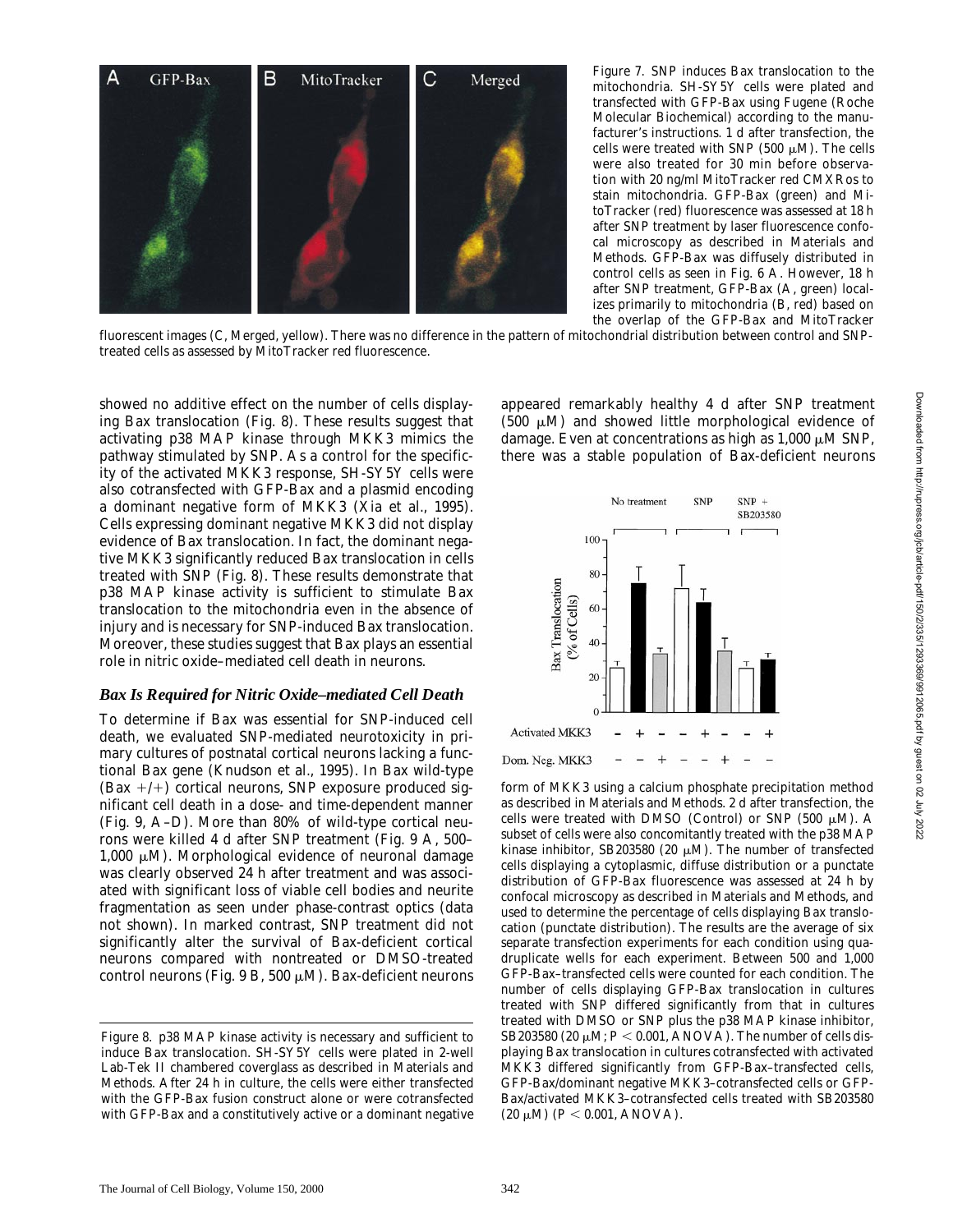

(25%) surviving 4 d after treatment, whereas Bax wildtype neurons were effectively eliminated after 3 d of SNP exposure. In contrast to Bax deficiency, there was no protection conferred against SNP-mediated cytotoxicity by the absence of the p53 gene (Fig. 9 D). p53-deficient neurons exhibited the same sensitivity towards SNP as p53 wild-type (Fig. 9 C) and Bax wild-type neurons (Fig. 9 A). These findings are in direct contrast to our previous results, demonstrating that the absence of either p53 or Bax was sufficient to protect postnatal cortical neurons from cell death induced by camptothecin or glutamate (H. Xiang et al., 1996; Xiang et al., 1998). These results suggest that nitric oxide can induce neuronal cell death by activating a Bax-dependent pathway independently of p53.

## *Discussion*

Excessive generation of nitric oxide has been implicated in neuronal cell death, which is associated with a wide range of neurological disorders including Parkinson's disease, Alzheimer's disease, amyotrophic lateral sclerosis, multiple sclerosis, and stroke (Heales et al., 1999). Unfortunately, the biochemical mechanisms underlying nitric oxide–mediated toxicity are poorly understood. Excessive stimulation by the excitatory neurotransmitter, glutamate, promotes nitric oxide–mediated neurotoxicity via coupling with the PSD-95 protein (Christopherson et al., 1999; Sattler et al., 1999) and, concomitantly, initiates a stress-activated protein kinase pathway (Kawasaki et al., 1997). These results suggest that increased levels of nitric oxide may be coupled to the activation of downstream transduction cascades. In the present study, we evaluated the signaling pathways associated with nitric oxide–mediated cell death in a neuronal cell line and in primary cultures of murine cortical neurons. The results of this study demonstrate all of the following: (1) that nitric oxide–induced cell death in neurons is mediated through p38 MAP kinase activity; *Figure 9*. Bax is required for nitric oxide–mediated cell death. Postnatal cortical neurons were plated and maintained in basal culture conditions for 4 d as described in Materials and Methods. Neurons were derived from either the Bax strain of mice (Bax  $+/+$ , A; Bax  $-/-$ , B) or the p53 strain of mice (p53  $+/+$ , C; p53  $-/-$ , D). Cells were subsequently treated with varying concentrations of SNP (0, 200, 500, and 1,000  $\mu$ M). Neuronal survival was assessed by counting the number of viable neurons (H. Xiang et al., 1996). All data are the means  $\pm$  SEM of triplicate cultures, and are representative of three separate experiments with similar results. Neuronal survival in Bax  $-/-$  cultures treated with SNP at 500 and 1,000  $\mu$ M differed significantly from survival in identically treated Bax  $+/+$  cultures ( $P < 0.001$ , ANOVA). Neuronal survival in  $p53$  -/- cultures treated with SNP did not differ significantly from survival in identically treated  $p53$  +/+ cultures  $(P > 0.35, ANOVA)$ . Most data points do not express standard error bars because they are small enough to be contained within the symbols.

(2) that p38 MAP kinase activity regulates the translocation of the cell death activator, Bax, from the cytosol to the mitochondria; (3) that Bax translocation represents an important step in nitric oxide–mediated cell death, since the p38 MAP kinase inhibitor blocks Bax translocation to the mitochondria while conferring protection from cell death; and (4) that p38 MAP kinase activity facilitates caspase activation, but promotes neuronal cell death by a caspase-independent pathway.

#### *p38 MAP Kinase Is Necessary for Nitric Oxide–induced Cell Death in Neurons*

Our results demonstrate that nitric oxide–induced cell death of human neuroblastoma cells and murine cortical neurons in culture is dependent on p38 MAP kinase activity and the presence of a functional Bax gene. p38 MAP kinase activity has been associated with the induction of apoptosis in numerous cell types and in response to a multitude of cellular stresses (Xia et al., 1995; Brenner et al., 1997; Ichijo et al., 1997; Schwenger et al., 1997). However, this is not a universal finding as p38 MAP kinase activation has also been shown to promote cell survival (Nemoto et al., 1998; Roulston et al., 1998; Assefa et al., 1999), suggesting that the role of the p38 MAP kinase pathway in apoptosis/survival is both cell type– and stimulus-dependent. Much of the complexity surrounding the actions of p38 MAP kinase may stem from the presence of distinct p38 isoforms, which have been shown to play different roles in apoptosis (Nemoto et al., 1998).

Stress-activated kinases appear to be critical for induction of apoptosis in neurons. Trophic factor withdrawal (Xia et al., 1995; Kummer et al., 1997) or administration of hypoxia (Conrad et al., 1999) to pheochromocytoma cells (PC12 cells) results in the sustained activation of both p38 MAP kinase and JNK, whereas glutamate administration provokes a similar activation in cultured cerebellar gran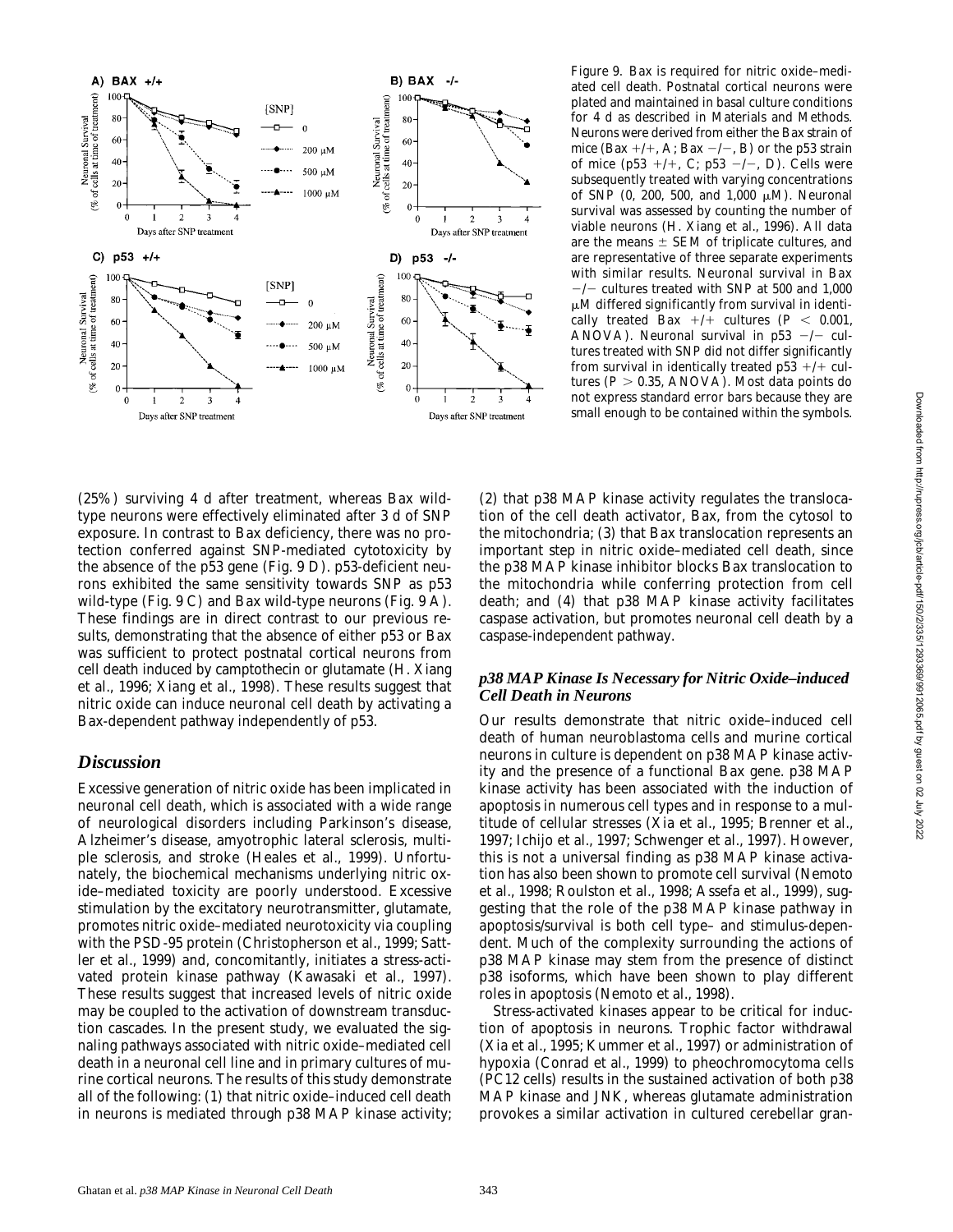ule neurons (Kawasaki et al., 1997). Increased expression of ASK-1, JNK, and p38 MAP kinase has also been detected in apoptotic neurons and glia after spinal cord injury in rats (Nakahara et al., 1999). Consistent with these findings, inhibition of p38 MAP kinase activity suppressed the death of PC12 cells (Xia et al., 1995; Kummer et al., 1997; Le Niculescu et al., 1999) and sympathetic ganglion neurons (Horstmann et al., 1998) after trophic factor withdrawal, and suppressed glutamate-mediated cell death in cerebellar granule cells (Kawasaki et al., 1997). The results from the present study are consistent with reports demonstrating that p38 signaling mediates neuronal cell death in response to a cytotoxic stimulus and suggest that increased levels of nitric oxide may initiate neuronal cell death through p38 MAP kinase signaling.

#### *p38 MAP Kinase Regulates Bax Translocation and Caspase Activation*

The downstream signaling events that couple p38 MAP kinase activation with neuronal cell death have not been previously identified. One intriguing possibility is that injury-induced changes in neuronal viability stem from declining mitochondrial function initiated by alterations in the activity of proapoptotic members of the Bcl-2 family. This hypothesis is consistent with the demonstration that mitochondrial dysfunction, including the loss of mitochondrial membrane potential and increased production of reactive oxygen species, plays an obligate role in excitotoxic damage (Ankarcrona et al., 1995; Dugan et al., 1995; Reynolds and Hastings, 1995; Schinder et al., 1996), a stimulus that is also associated with increased production of nitric oxide (Dawson et al., 1996; Ayata et al., 1997). A relationship between the Bcl-2 family member, Bax, and alterations in mitochondrial function would also be consistent with the recent demonstration that Bax translocates from the cytosol to the mitochondria during programmed cell death (Hsu et al., 1997; Wolter et al., 1997). Analysis of various Bax mutations indicated that cell death was only observed when the Bax protein was capable of translocating to the mitochondria (Nechushtan et al., 1999).

The results of the present study suggest that Bax translocation to the mitochondria is subject to regulation by p38 MAP kinase in response to nitric oxide. This finding is consistent with the recent identification of domains in the NH2 (Goping et al., 1998) and COOH termini (Nechushtan et al., 1999) that regulate Bax targeting to the mitochondria. Eliminating the  $NH<sub>2</sub>$ -terminal 19 amino acids of Bax enhances membrane integration, suggesting that this domain normally prevents mitochondrial insertion. This domain is rich in glycine and hydroxylated amino acids such as serine and threonine that are potential targets of the p38 MAP kinase. Coincidentally, the Bax COOH terminus contains a serine at position 184 that is critical for regulating the subcellular distribution of Bax (Nechushtan et al., 1999). Phosphorylation of either terminus may precipitate a conformational change, which facilitates membrane insertion. However, evidence for Bax phosphorylation is lacking (Nechushtan et al., 1999), in contrast to the related family members Bcl-2 and Bad (May et al., 1994; Zha et al., 1996; Datta et al., 1997; Haldar et al., 1998; Srivastava et al., 1999). Alternatively, it is conceivable that while Bax is not directly phosphorylated, the phosphorylation of a Bax-binding protein may facilitate membrane targeting and insertion (Desagher et al., 1999).

Bax translocation to the mitochondria has been shown to reduce mitochondrial membrane potential, enhance cytochrome *c* release from the mitochondria, and to activate caspases (J.G. Xiang et al., 1996; Eskes et al., 1998; Jurgensmeier et al., 1998; Finucane et al., 1999; Desagher et al., 1999). The significant reduction in caspase cleavage activity, which is observed in the present study after concurrent treatment with SNP and the p38 MAP kinase inhibitor, is consistent with our demonstration that Bax translocation is regulated by p38 MAP kinase. Thus, we would propose that SNP activates p38 MAP kinase, which promotes Bax translocation to the mitochondria followed by cytochrome *c* release and caspase activation. This is in agreement with the temporal course of p38 activation that was first detected 3–6 h after SNP treatment and before the first evidence of Bax translocation (12 h) and caspase induction (24 h). The residual caspase activity, which remained in the presence of the p38 MAP kinase inhibitor, may reflect a small degree of Bax translocation that was not detectable by confocal microscopy imaging of the GFP-Bax fusion protein. Alternatively, caspase activation may have resulted, in part, from a direct action of nitric oxide or its derivative, peroxynitrite, on mitochondrial permeability with subsequent release of cytochrome *c* (Packer and Murphy, 1994; Vercesi et al., 1997; Brookes et al., 1998).

Irrespective of the mechanism of activation, caspase activity did not play a major role in nitric oxide–induced death of SH-SY5Y cells or primary cortical neurons. Although the pan-caspase inhibitor, zVAD-fmk, blocked DEVD cleavage activity more effectively than the p38 MAP kinase inhibitor, it had no effect on the viability of primary cortical neurons and only marginally delayed the death of SH-SY5Y cells. These results suggest that SNP-induced cell death occurs in a caspase-independent manner, although cells were killed by apoptosis, which is defined as an active process of cell death requiring the activation of discrete biochemical pathways. SNP-induced cell death, as studied in the present report, is considered to be apoptotic based on the following criteria. First, cells exhibit nuclear fragmentation and a significant reduction in volume (Fig. 6), morphological hallmarks of apoptosis. Images contained in Fig. 6 clearly demonstrate that SNP promotes Bax translocation in cells that are significantly shrunken compared with nontreated control cells or cells concomitantly treated with SNP and the p38 inhibitor, SB203580. Necrotic cells typically exhibit swelling, which is not evident in these cultures. Second, SNP-treated cells exhibit activation of two apoptotic signaling pathways, including p38 MAP kinase activity (Fig. 1) and caspase cleavage activity (Fig. 5). Third, cell death is suppressed by inhibiting the p38 MAP kinase cascade or by the absence of the cell death–promoting protein, Bax (Fig. 9). Thus, we would conclude that Bax-mediated changes in mitochondrial integrity could compromise neuronal viability independently of caspase activation as recently suggested by our laboratory (Johnson et al., 1998, 1999) and others (J.G. Xiang et al., 1996; McCarthy et al., 1997; Miller et al., 1997; Bergeron et al., 1998; Kim et al., 1998; Vercammen et al., 1998).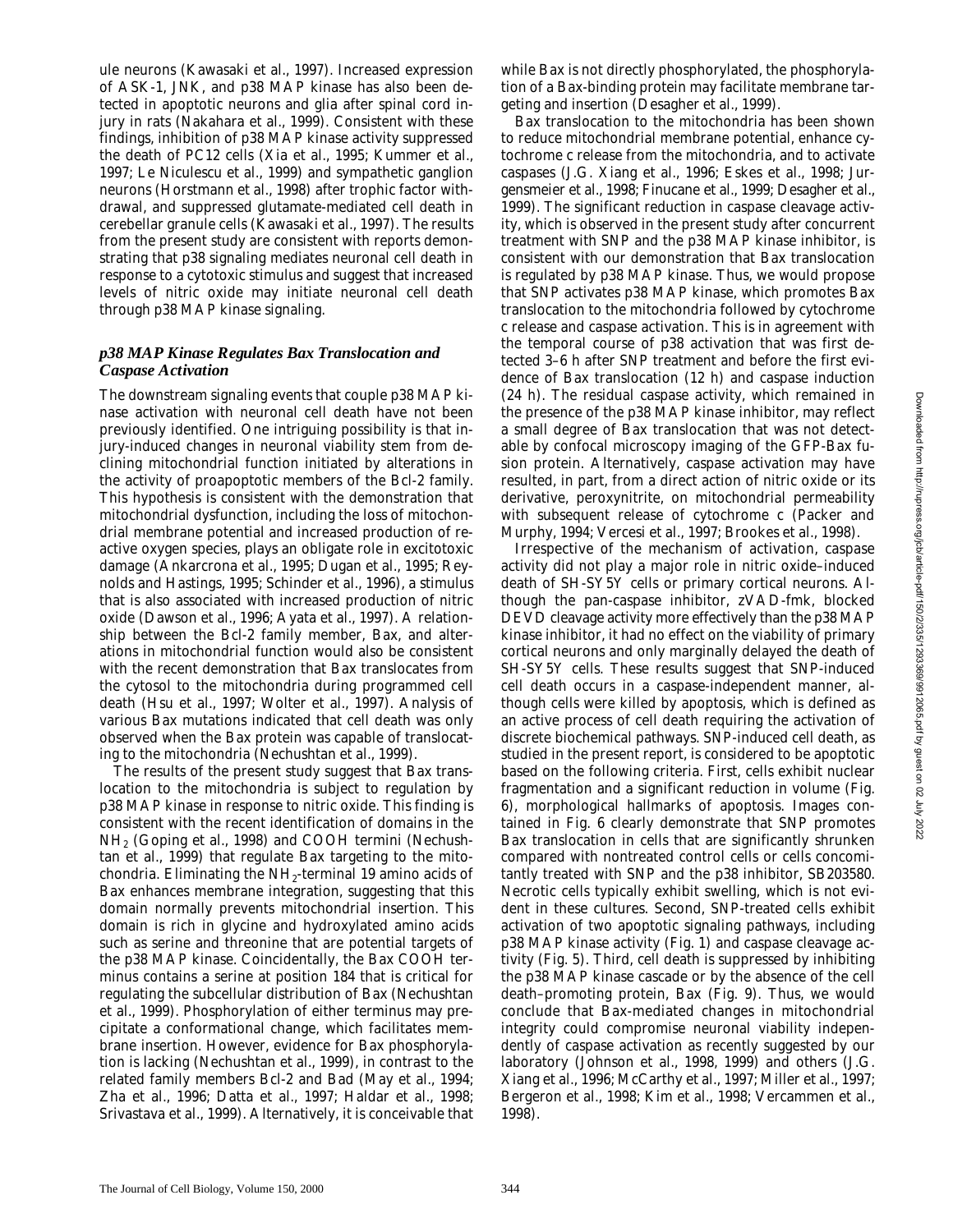#### *Bax Translocation Is Essential for Neuronal Cell Death*

The present study suggests that Bax-dependent pathways contribute to the death of postnatal neurons after injury. Indeed, there is increasing evidence that Bax may play a central role in both developmental and injury-induced cell death in neurons. For example, targeted disruption of the Bax gene significantly reduces the developmental death of specific populations of peripheral and central nervous system neurons (Deckwerth et al., 1996; Shindler et al., 1997; White et al., 1998). In addition, the absence of Bax reduces neuronal cell death in response to trophic factor deprivation (Deckwerth et al., 1996; Easton et al., 1997), glutamate exposure, and DNA damaging agents (Johnson et al., 1998; Xiang et al., 1998). NGF deprivation recently has been shown to initiate a caspase-independent subcellular redistribution of Bax from the cytosol to the mitochondria (Putcha et al., 1999), which is similar to our observations with SNP. The addition of neuroprotective agents at the time of NGF deprivation prevented Bax translocation. The consistent finding that Bax translocation is proximal to, and independent of, caspases suggests that the capacity of Bax to promote neuronal cell death is likely dependent on its pore forming properties and its ability to increase mitochondrial membrane permeability (Eskes et al., 1998).

The results of the present study indicate that increased levels of nitric oxide, which have been implicated in the pathogenesis of several acute and chronic neurological disorders, may ultimately promote neuronal cell death through mitochondrial dysfunction. Our results also demonstrate that p38 MAP kinase plays an integral role in the regulation of Bax translocation to the mitochondria. Targeting the p38 MAP kinase and interrupting Bax translocation may provide a means for maintaining neuronal viability and metabolic competence following neurotoxic insults.

We gratefully acknowledge Paul Schwartz and Janet Schukar for their photographic assistance, Chizuru Kinoshita (University of Washington), Xiuhuai Liu, Joan Barrick, and Karen Sanders (all three from National Institutes of Health, Bethesda, MD) for their technical expertise, and Joseph T. Ho (University of Washington) for reviewing the manuscript.

This work was supported, in part, by grants from the National Institutes of Health (NS35533 and AG 10917) to R.S. Morrison and (NS37359) Z. Xia.

Submitted: 16 December 1999 Revised: 9 June 2000 Accepted: 9 June 2000

#### *References*

- Aloyz, R.S., S.X. Bamji, C.D. Pozniak, J.G. Toma, J. Atwal, D.R. Kaplan, and F.D. Miller. 1998. p53 is essential for developmental neuron death as regulated by the TrkA and p75 neurotrophin receptors. *J. Cell Biol.* 143:1691– 1703.
- Ankarcrona, M., J.M. Dypbukt, E. Bonfoco, B. Zhivotovsky, S. Orrenius, S.A. Lipton, and P. Nicotera. 1995. Glutamate-induced neuronal death: a succession of necrosis or apoptosis depending on mitochondrial function. *Neuron.* 15:961–973.
- Assefa, Z., A. Vantieghem, W. Declercq, P. Vandenabeele, J.R. Vandenheede, W. Merlevede, P. de Witte, and P. Agostinis. 1999. The activation of the c-Jun N-terminal kinase and p38 mitogen-activated protein kinase signaling pathways protects HeLa cells from apoptosis following photodynamic therapy with hypericin. *J. Biol. Chem.* 274:8788–8796.
- Ayata, C., G. Ayata, H. Hara, R.T. Matthews, M.F. Beal, R.J. Ferrante, M. Endres, A. Kim, R.H. Christie, C. Waeber, et al. 1997. Mechanisms of reduced striatal NMDA excitotoxicity in type I nitric oxide synthase knock-out mice.

*J. Neurosci.* 17:6908–6917.

- Beal, M.F. 1996. Mitochondria, free radicals, and neurodegeneration. *Curr. Opin. Neurobiol.* 6:661–666.
- Beckman, J.S., and J.P. Crow. 1993. Pathological implications of nitric oxide, superoxide and peroxynitrite formation. *Biochem. Soc. Trans.* 21:330–334.
- Beckman, J.S., T.W. Beckman, J. Chen, P.A. Marshall, and B.A. Freeman. 1990. Apparent hydroxyl radical production by peroxynitrite: implications for endothelial injury from nitric oxide and superoxide. *Proc. Natl. Acad. Sci. USA.* 87:1620–1624.
- Bergeron, L., G.I. Perez, G. Macdonald, L. Shi, Y. Sun, A. Jurisicova, S. Varmuza, K.E. Latham, J.A. Flaws, J.C.M. Salter, et al. 1998. Defects in regulation of apoptosis in caspase-2-deficient mice. *Genes Dev.* 12:1304–1314.
- Boulton, T.G., S.H. Nye, D.J. Robbins, N.Y. Ip, E. Radziejewska, S.D. Morgenbesser, R.A. DePinho, N. Panayotatos, M.H. Cobb, and G.D. Yancopoulos. 1991. ERKs: a family of protein-serine/threonine kinases that are activated and tyrosine phosphorylated in response to insulin and NGF. *Cell.* 65:663–675.
- Brenner, B., U. Koppenhoefer, C. Weinstock, O. Linderkamp, F. Lang, and E. Gulbins. 1997. Fas- or ceramide-induced apoptosis is mediated by a Rac1 regulated activation of Jun N-terminal kinase/p38 kinases and GADD153. *J. Biol. Chem.* 272:22173–22181.
- Brewer, G.J. 1997. Isolation and culture of adult rat hippocampal neurons. *J. Neurosci. Methods.* 71:143–155.
- Brookes, P.S., J.M Land, J.B. Clark, S.J. Heales. 1998. Peroxynitrite and brain mitochondria: evidence for increased proton leak. *J. Neurochem.* 70:2195– 2202.
- Christopherson, K.S., B.J. Hillier, W.A. Lim, and D.S. Bredt. 1999. PSD-95 assembles a ternary complex with the N-methyl-D-aspartic acid receptor and a bivalent neuronal NO synthase PDZ domain. *J. Biol. Chem.* 274:27467– 27473.
- Cobb, M.H. 1999. MAP kinase pathways. *Prog. Biophys. Mol. Biol.* 71:479–500. Cohen, P. 1997. The search for physiological substrates of MAP and SAP kinases in mammalian cells. *Trends. Cell Biol*. 7:353–361.
- Conrad, P.W., R.T. Rust, J. Han, D.E. Millhorn, and D. Beitner-Johnson. 1999. Selective activation of p38alpha and p38gamma by hypoxia. Role in regulation of cyclin D1 by hypoxia in PC12 cells. *J. Biol. Chem*. 274:23570–23576.
- Cryns, V., and J. Yuan. 1998. Proteases to die for. *Genes Dev*. 12:1551–1570.
- Datta, S.R., H. Dudek, X. Tao, S. Masters, H. Fu, Y. Gotoh, and M.E. Greenberg. 1997. Akt phosphorylation of BAD couples survival signals to the cellintrinsic death machinery. *Cell.* 91:231–241.
- Davis, R.J. 1998. Signal transduction by the c-Jun N-terminal kinase (JNK): from inflammation to development. *Curr. Opin. Cell Biol*. 10:205–219.
- Dawson, V.L., and T.M. Dawson. 1996. Nitric oxide neurotoxicity. *J. Chem. Neuroanat.* 10:179–190.
- Dawson, V.L., V.M. Kizushi, P.L. Huang, S.H. Snyder, and T.M. Dawson. 1996. Resistance to neurotoxicity in cortical cultures from neuronal nitric oxide synthase-deficient mice. *J. Neurosci.* 16:2479–2487.
- Deckwerth, T.L., B.L. Elliott, C.M. Knudson, E.M. Johnson Jr., W.D. Snider, and S.J. Korsmeyer. 1996. Bax is required for neuronal death after trophic factor deprivation and during development. *Neuron*. 17:401–411.
- D'erijard, B., J. Raingeaud, T. Barrett, I.-H. Wu, J. Han, R.J. Ulevitch, and R.J. Davis. 1995. Independent human MAP-kinase signal transduction pathways defined by MEK and MKK isoforms. *Science.* 267:682–685.
- Desagher, S., A. Osen-Sand, A. Nichols, R. Eskes, S. Montessuit, S. Lauper, K. Maundrell, B. Antonsson, and J.C. Martinou. 1999. Bid-induced conformational change of Bax is responsible for mitochondrial cytochrome c release during apoptosis. *J. Cell Biol.* 144:891–901.
- Donehower, L.A., M. Harvey, B.L. Slagle, M.J. McArthur, C.A. Montgomery Jr., J.S. Butel, and A. Bradley. 1992. Mice deficient for p53 are developmentally normal but susceptible to spontaneous tumours. *Nature.* 356:215–221.
- Dugan, L.L., S.L. Sensi, L.M.T. Canzoniero, S.D. Handran, S.M. Rothman, T.S. Lin, M.P. Goldberg, and D.W. Choi. 1995. Mitochondrial production of reactive oxygen species in cortical neurons following exposure to NMDA. *J. Neurosci.* 15:6377–6388.
- Easton, R.M., T.L. Deckwerth, A.S. Parsadanian, and E.M. Johnson Jr. 1997. Analysis of the mechanism of loss of trophic factor dependence associated with neuronal maturation: a phenotype indistinguishable from Bax deletion. *J. Neurosci.* 1997. 17:9656–9666.
- Eskes, R., B. Antonsson, A. Osen-Sand, S. Montessuit, C. Richter, R. Sadoul, G. Mazzei, A. Nichols, and J.C. Martinou. 1998. Bax-induced cytochrome *c* release from mitochondria is independent of the permeability transition pore but highly dependent on Mg<sup>2+</sup> ions. *J. Cell Biol.* 143:217-224.
- Favata, M.F., K.Y. Horiuchi, E.J. Manos, A.J. Daulerio, D.A. Stradley, W.S. Feeser, Van D.E. Dyk, W.J. Pitts, R.A. Earl, F. Hobbs, et al. 1998. Identification of a novel inhibitor of mitogen-activated protein kinase kinase. *J. Biol. Chem.* 273:18623–18632.
- Finucane, D.M., E. Bossy-Wetzel, N.J. Waterhouse, T.G. Cotter, and D.R. Green. 1999. Bax-induced caspase activation and apoptosis via cytochrome c release from mitochondria is inhibitable by Bcl-xL. *J. Biol. Chem.* 274:2225– 2233.
- Galcheva-Gargova, Z., B. D'erijard, I.H. Wu, and R.J. Davis. 1994. An osmosensing signal transduction pathway in mammalian cells. *Science.* 265:806–808.
- Glicksman, M.A., A.Y. Chiu, C.A. Dionne, M. Harty, M. Kaneko, C. Murakata, R.W. Oppenheim, D. Prevette, D.R. Sengelaub, J.L. Vaught, and N.T. Neff. 1998. CEP-1347/KT7515 prevents motor neuronal programmed cell death and injury-induced dedifferentiation in vivo. *J. Neurobiol.* 35:361–370.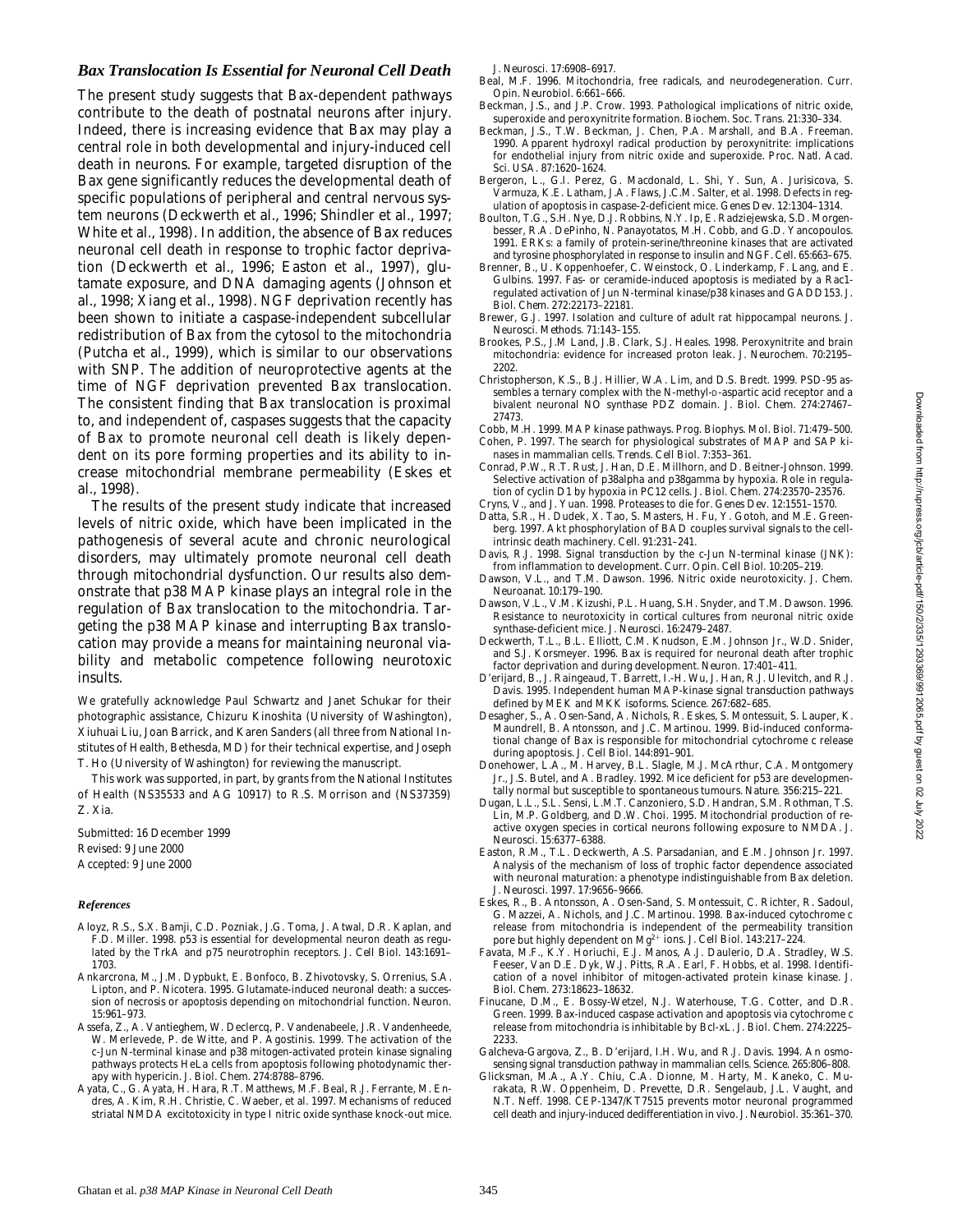- Goping, I.S., A. Gross, J.N. Lavoie, M. Nguyen, R. Jemmerson, K. Roth, S.J. Korsmeyer, and G.C. Shore. 1998. Regulated targeting of Bax to mitochondria. *J. Cell Biol.* 143:207–215.
- Haldar, S., A. Basu, and C.M. Croce. 1998. Serine-70 is one of the critical sites for drug-induced Bcl2 phosphorylation in cancer cells. *Cancer Res*. 58:1609– 1615.
- Hamori, E., D.J. Arndt-Jovin, B.G. Grimwade, and T.M. Jovin. 1980. Selection of viable cells with known DNA content. *Cytometry.* 1:132–135.
- Han, J., J.D. Lee, L. Bibbs, and R.J. Ulevitch. 1994. A MAP kinase targeted by endotoxin and hyperosmolarity in mammalian cells. *Science.* 265:808–811.
- Heales, S.J.R., J.P. Bolanos, V.C. Stewart, P.S. Brookes, J.M. Land, and J.B. Clark. 1999. Nitric oxide, mitochondria and neurological disease. *Biochim. Biophys. Acta.* 1410:215–228.
- Hetman, M., K. Kanning, J.E. Cavanaugh, and Z. Xia. 1999. Neuroprotection by brain-derived neurotrophic factor is mediated by extracellular signal-regulated kinase and phosphatidylinositol 3-kinase. *J. Biol. Chem*. 274:22569– 22580.
- Horstmann, S., P.J. Kahle, and G.D. Borasio. 1998. Inhibitors of p38 mitogenactivated protein kinase promote neuronal survival in vitro. *J. Neurosci. Res*. 52:483–490.
- Hsu, Y.T., K.G. Wolter, and R.J. Youle. 1997. Cytosol-to-membrane redistribution of Bax and Bcl-X(L) during apoptosis. *Proc. Natl. Acad. Sci. USA*. 94: 3668–3672.
- Huang, Z., P.L. Huang, N. Panahian, T. Dalkara, M.C. Fishman, and M.A. Moskowitz. 1994. Effects of cerebral ischemia in mice deficient in neuronal nitric oxide synthase. *Science.* 265:1883–1885.
- Ichijo, H., E. Nishida, K. Irie, P. Dijke, M. Saitoh, T. Moriguchi, M. Takagi, K. Matsumoto, K. Miyazono, and Y. Gotoh. 1997. Induction of apoptosis by ASK1, a mammalian MAPKKK that activates SAPK/JNK and p38 signaling pathways. *Science.* 275:90–94.
- Inoue, S., and S. Kawanishi. 1995. Oxidative DNA damage induced by simultaneous generation of nitric oxide and superoxide. *FEBS (Fed. Eur. Biochem. Soc.) Lett.* 371:86–88.
- Ip, Y.T., and R.J. Davis. 1998. Signal transduction by the c-Jun N-terminal kinase (JNK): from inflammation to development. *Curr. Opin. Cell Biol*. 10: 205–219.
- Johnson, M.D., H. Xiang, S. London, Y. Kinoshita, M. Knudson, M. Mayberg, S.J. Korsmeyer, and R.S. Morrison. 1998. Evidence for involvement of Bax and p53 but not caspases in radiation-induced cell death of postnatal cultured hippocampal neurons. *J. Neurosci. Res*. 54:721–733.
- Johnson, M.D., Y. Kinoshita, H. Xiang, S. Ghatan, R.S. Morrison. 1999. Contribution of p53-dependent caspase activation to neuronal cell death declines with neuronal maturation. *J. Neurosci*. 19:2996–3006.
- Jun, C.D., C.D. Oh, H.J. Kwak, H.O. Pae, J.C. Yoo, B.M. Choi, J.S. Chun, R.K. Park, and H.T. Chung. 1999. Overexpression of protein kinase C isoforms protects RAW 264.7 macrophages from nitric oxide-induced apoptosis: involvement of c-Jun N-terminal kinase/stress-activated protein kinase, p38 kinase, and CPP-32 protease pathways. *J. Immunol*. 162:3395–3401.
- Jurgensmeier, J.M., Z. Xie, Q. Deveraux, L. Ellerby, D. Bredesen, and J.C. Reed. 1998. Bax directly induces release of cytochrome c from isolated mitochondria. *Proc. Natl. Acad. Sci. USA.* 95:4997–5002.
- Kawasaki, H., T. Morooka, S. Shimohama, J. Kimura, T. Hirano, Y. Gotoh, and E. Nishida. 1997. Activation and involvement of p38 mitogen-activated protein kinase in glutamate-induced apoptosis in rat cerebellar granule cells. *J. Biol. Chem*. 272:18518–18521.
- Kim, K., C.K. Lee, T.J. Sayers, K. Muegge, and S.K. Durum. 1998. The trophic action of IL-7 on pro-T cells: inhibition of apoptosis of pro-T1, -T2, and -T3 cells correlates with Bcl-2 and Bax levels and is independent of Fas and p53 pathways. *J. Immunol*. 160:5735–5741.
- Kluck, R.M., E. Bossy-Wetzel, D.R. Green, and D.D. Newmeyer. 1997. The release of cytochrome c from mitochondria: a primary site for Bcl-2 regulation of apoptosis. *Science.* 275:1132–1136.
- Knudson, C.M., K.S. Tung, W.G. Tourtellotte, G.A. Brown, and S.J. Korsmeyer. 1995. Bax-deficient mice with lymphoid hyperplasia and male germ cell death. *Science.* 270:96–99.
- Kummer, J.L., P.K. Rao, and K.A. Heidenreich. 1997. Apoptosis by p38 mitogen-activated protein kinase. *J. Biol. Chem*. 272:20490–20494.
- Kyriakis, J.M., P. Banerjee, E. Nikolakaki, T. Dai, E.A. Rubie, M.F. Ahmad, J. Avruch, and J.R. Woodgett. 1994. The stress-activated protein kinase subfamily of c-Jun kinases. *Nature.* 369:156–160.
- Lee, J.C., J.T. Laydon, P.C. Mcdonnell, T.F. Gallagher, S. Kumar, D. Green, D. Mcnulty, M.J. Blumenthal, J.R. Heys, S.W. Landvatter, et al. 1994. A protein kinase involved in the regulation of inflammatory cytokine biosynthesis. *Nature.* 372:739–746.
- Le-Niculescu, H., E. Bonfoco, Y. Kasuya, F.X. Claret, D.R. Green, and M. Karin. 1999. Withdrawal of survival factors results in activation of the JNK pathway in neuronal cells leading to Fas ligand induction and cell death. *Mol. Cell. Biol.* 19:751–763.
- Liu, X.S., C.N. Kim, J. Yang, R. Jemmerson, and X.D. Wang. 1996. Induction of apoptotic program in cell-free extracts: requirement for dATP and cytochrome c. *Cell.* 86:147–157.
- Loeb, D.M., H. Tsao, M.H. Cobb, and L.A. Greene. 1992. NGF and other growth factors induce an association between ERK1 and the NGF receptor, gp140prototrk. *Neuron.* 9:1053–1065.
- Maroney, A.C., M.A. Glickman, A.N. Basma, K.M. Walton, E. Knight Jr., C.A.

Murphy, B.A. Bartlett, J.P. Finn, T. Angeles, Y. Matsude, N.T. Neff, and C.A. Dionne. 1998. Motoneuron apoptosis is blocked by CEP-1347 (KT 7515) a novel inhibitor of the JNK signaling pathway. *J. Neurosci*. 18:104–111.

- Marzo, I., C. Brenner, N. Zamzami, J.M. Jürgensmeier, S.A. Susin, H.L.A. Vieira, M.C. Prévost, X. Xie, S. Matsuyama, J.C. Reed, and G. Kroemer. 1998. Bax and adenine nucleotide translocator cooperate in the mitochondrial control of apoptosis. *Science.* 281:2027–2031.
- May, W.S., P.G. Tyler, T. Ito, D.K. Armstrong, K.A. Qatsha, and N.E. Davidson. 1994. Interleukin-3 and bryostatin-1 mediate hyperphosphorylation of BCL2 alpha in association with suppression of apoptosis. *J Biol. Chem*. 269: 26865–26870.
- McCarthy, N.J., M.K.B. Whyte, C.S. Gilbert, and G.I. Evan. 1997. Inhibition of Ced-3/ICE-related proteases does not prevent cell death induced by oncogenes, DNA damage, or the Bcl-2 homologue Bak. *J. Cell Biol*. 136:215–227.
- Miller, T.M., K.L. Moulder, C.M. Knudson, D.J. Creedon, M. Deshmukh, S.J. Korsmeyer, and E.M. Johnson. 1997. Bax deletion further orders the cell death pathway in cerebellar granule cells and suggests a caspase-independent pathway to cell death. *J. Cell Biol*. 139:205–217.
- Nakahara, S., K. Yone, T. Sakou, S. Wada, T. Nagamine, T. Niiyama, and H. Ichijo. 1999. Induction of apoptosis signal regulating kinase 1 (ASK1) after spinal cord injury in rats: possible involvement of ASK1-JNK and -p38 pathways in neuronal apoptosis. *J. Neuropathol. Exp. Neurol*. 58:442–450.
- Narita, M., S. Shimizu, T. Ito, T. Chittenden, R.J. Lutz, H. Matsuda, and Y. Tsujimoto. 1998. Bax interacts with the permeability transition pore to induce permeability transition and cytochrome c release in isolated mitochondria. *Proc. Natl. Acad. Sci. USA.* 95:14681–14686.
- Nechushtan, A., C.L. Smith, Y.T. Hsu, and R.J. Youle. 1999. Conformation of the Bax C-terminus regulates subcellular location and cell death. *EMBO (Eur. Mol. Biol. Organ.) J.* 18:2330–2341.
- Nemoto, S., J. Xiang, S. Huang, and A. Lin. 1998. Induction of apoptosis by SB202190 through inhibition of p38beta mitogen-activated protein kinase. *J. Biol. Chem.* 273:16415–16420.
- Nicholson, D.W., and N.A. Thornberry. 1997. Caspases: killer proteases. *TIBS (Trends Biochem. Sci.).* 22:299–306.
- Packer, M.A., and M.P. Murphy. 1994. Peroxynitrite causes calcium efflux from mitochondria which is prevented by cyclosporin A. *FEBS (Fed. Eur. Biochem. Soc.) Lett*. 345:237–240.
- Poot, M., L.L. Gibson, and V.L. Singer. 1997. Detection of apoptosis in live cells by MitoTracker red CMXRos and SYTO dye flow cytometry. *Cytometry.* 27:358–364.
- Porter, A.G., P. Ng, and R.U. Janicke. 1997. Death substrates come alive. *Bioessays*. 19:501–507.
- Putcha, G.V., M. Deshmukh, E.M. Johnson Jr. 1999. BAX translocation is a critical event in neuronal apoptosis: regulation by neuroprotectants, BCL-2, and caspases. *J. Neurosci*. 19:7476–7485.
- Qui, M.S., and S.H. Green. 1992. PC12 cell neuronal differentiation is associated with prolonged p21ras activity and consequent prolonged ERK activity. *Neuron.* 9:705–717.
- Reed, J.C. 1997. Double identity for proteins of the Bcl-2 family. *Nature.* 387: 773–776.
- Reynolds, I.J., and T.G. Hastings. 1995. Glutamate induces the production of reactive oxygen species in cultured forebrain neurons following NMDA receptor activation. *J. Neurosci*. 15:3318–3327.
- Roulston, A., C. Reinhard, P. Amiri, and L.T. Williams. 1998. Early activation of c-Jun N-terminal kinase and p38 kinase regulate cell survival in response to tumor necrosis factor alpha. *J. Biol. Chem*. 273:10232–10239.
- Rouse, J., P. Cohen, S. Trigon, M. Morange, A. Alonso-Llamazares, D. Zamanillo, T. Hunt, and A.R. Nebreda. 1994. A novel kinase cascade triggered by stress and heat shock that stimulates MAPKAP kinase-2 and phosphorylation of the small heat shock proteins. *Cell.* 78:1027–1037.
- Sattler, R., Z. Xiong, W.Y. Lu, M. Hafner, J.F. MacDonald, and M. Tymianski. 1999. Specific coupling of NMDA receptor activation to nitric oxide neurotoxicity by PSD-95 protein. *Science.* 284:1845–1848.
- Schinder, A.F., E.C. Olson, N.C. Spitzer, and M. Montal. 1996. Mitochondrial dysfunction is a primary event in glutamate neurotoxicity. *J. Neurosci*. 16: 6125–6133.
- Schulz, J.B., R.T. Matthews, B.G. Jenkins, R.J. Ferrante, D. Siwek, D.R. Henshaw, P.B. Cipolloni, P. Mecocci, N.W. Kowall, B.R. Rosen, and M.F. Beal. 1995a. Blockade of neuronal nitric oxide synthase protects against excitotoxicity in vivo. *J. Neurosci*. 15:8419–8429.
- Schulz, J.B., R.T. Matthews, M.M.K. Mugit, S.E. Browne, and M.F. Beal. 1995b. Inhibition of neuronal nitric oxide synthase by 7-nitroindazole protects against MPTP-neurotoxicity in mice. *J. Neurochem*. 64:936–939.
- Schwenger, P., P. Bellosta, I. Vietor, C. Basilico, E.Y. Skolnik, and J. Vilcek. 1997. Sodium salicylate induces apoptosis via p38 mitogen-activated protein kinase but inhibits tumor necrosis factor-induced c-Jun N-terminal kinase/ stress-activated protein kinase activation. *Proc. Natl. Acad. Sci. USA.* 94: 2869–2873.
- Shimizu, S., M. Narita, and Y. Tsujimoto. 1999. Bcl-2 family proteins regulate the release of apoptogenic cytochrome c by the mitochondrial channel VDAC. *Nature.* 399:483–487.
- Shindler, K.S., C.B. Latham, and K.A. Roth. 1997. Bax deficiency prevents the increased cell death of immature neurons in bcl-x-deficient mice. *J. Neurosci*. 17:3112–3119.
- Srivastava, R.K., Q.S. Mi, J.M. Hardwick, and D.L. Longo. 1999. Deletion of